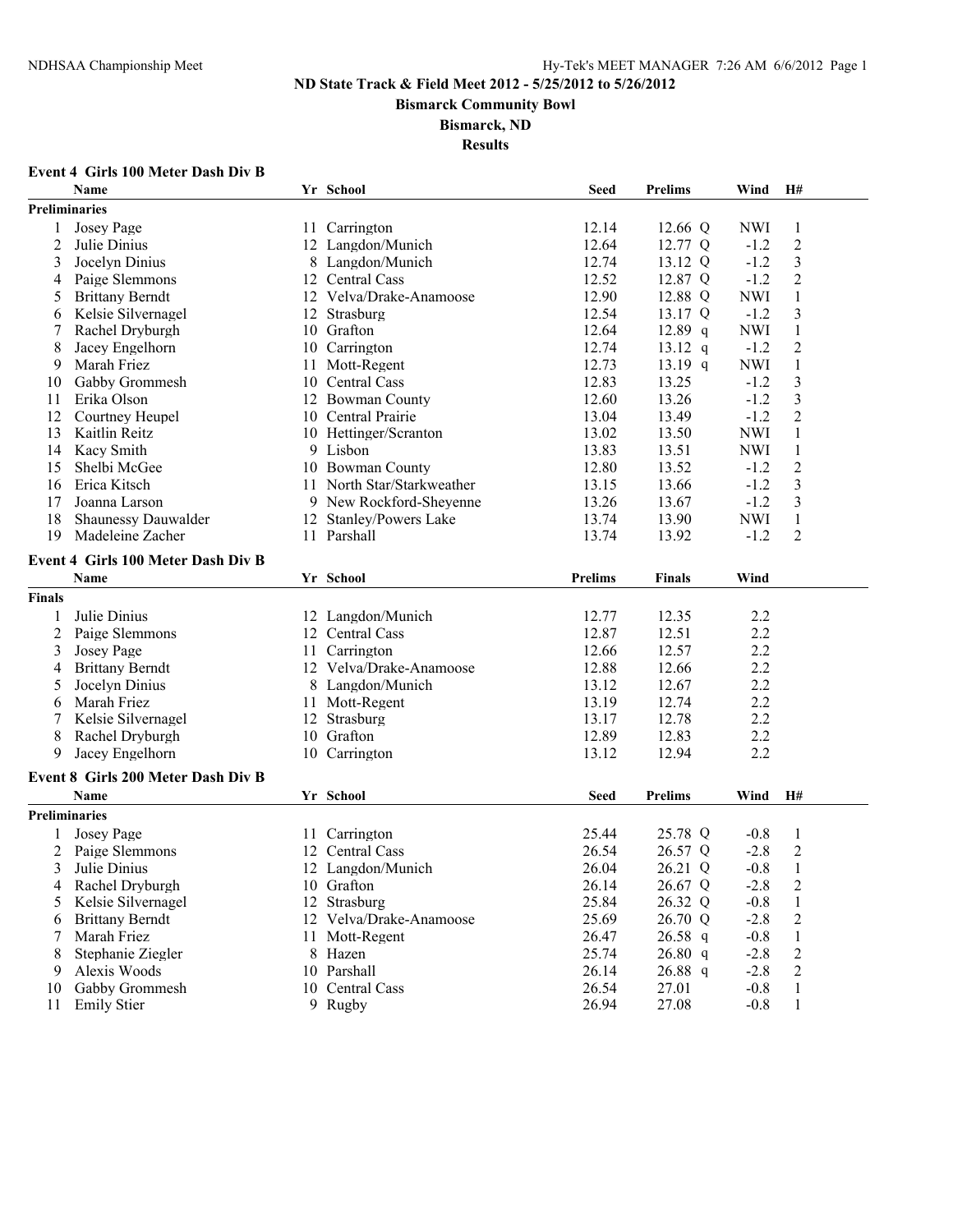**Bismarck Community Bowl**

**Bismarck, ND**

|                     | Preliminaries  (Event 8 Girls 200 Meter Dash Div B) |    |                          |                |                |        |                |
|---------------------|-----------------------------------------------------|----|--------------------------|----------------|----------------|--------|----------------|
|                     | Name                                                |    | Yr School                | <b>Seed</b>    | <b>Prelims</b> | Wind   | H#             |
|                     | 12 Ashleigh Aufforth                                |    | 12 Bottineau             | 27.48          | 27.25          | $-0.8$ | 1              |
| 13                  | Joanna Larson                                       |    | 9 New Rockford-Sheyenne  | 26.94          | 27.28          | $-0.8$ | $\mathbf{1}$   |
| 14                  | Courtney Heupel                                     |    | 10 Central Prairie       | 26.94          | 27.55          | $-2.8$ | $\mathfrak{2}$ |
| 15                  | Kaitlin Reitz                                       |    | 10 Hettinger/Scranton    | 26.61          | 27.92          | $-2.8$ | $\overline{2}$ |
| $\qquad \qquad - -$ | Madeleine Zacher                                    |    | 11 Parshall              | 27.14          | <b>NT</b>      | $-2.8$ | $\overline{2}$ |
|                     | <b>Event 8 Girls 200 Meter Dash Div B</b>           |    |                          |                |                |        |                |
|                     | Name                                                |    | Yr School                | <b>Prelims</b> | <b>Finals</b>  | Wind   |                |
| <b>Finals</b>       |                                                     |    |                          |                |                |        |                |
| 1                   | Josey Page                                          |    | 11 Carrington            | 25.78          | 25.80          | 3.7    |                |
| $\overline{2}$      | Julie Dinius                                        |    | 12 Langdon/Munich        | 26.21          | 25.91          | 3.7    |                |
| 3                   | Paige Slemmons                                      |    | 12 Central Cass          | 26.57          | 25.92          | 3.7    |                |
| 4                   | Rachel Dryburgh                                     |    | 10 Grafton               | 26.67          | 26.08          | 3.7    |                |
| 5                   | Marah Friez                                         |    | 11 Mott-Regent           | 26.58          | 26.21          | 3.7    |                |
| 6                   | Stephanie Ziegler                                   | 8  | Hazen                    | 26.80          | 26.31          | 3.7    |                |
| 7                   | Kelsie Silvernagel                                  |    | 12 Strasburg             | 26.32          | 26.41          | 3.7    |                |
| 8                   | <b>Brittany Berndt</b>                              |    | 12 Velva/Drake-Anamoose  | 26.70          | 26.43          | 3.7    |                |
| 9                   | Alexis Woods                                        |    | 10 Parshall              | 26.88          | 26.80          | 3.7    |                |
|                     | Event 12 Girls 400 Meter Dash Div B                 |    |                          |                |                |        |                |
|                     | Name                                                |    | Yr School                | <b>Seed</b>    | <b>Prelims</b> |        | H#             |
|                     | Preliminaries                                       |    |                          |                |                |        |                |
| 1                   | Alexis Woods                                        |    | 10 Parshall              | 58.74          | 57.26 Q        |        | 1              |
| 2                   | Courtney Heupel                                     | 10 | Central Prairie          | 1:00.10        | 59.21 Q        |        | $\overline{c}$ |
| 3                   | Ally Erickson                                       |    | 9 Kindred                | 1:00.34        | 59.37 Q        |        | $\mathbf{1}$   |
| 4                   | Sierra Martinez                                     |    | 11 Kindred               | 1:00.88        | 59.41 Q        |        | $\overline{c}$ |
| 5                   | Jocelyn Dinius                                      |    | 8 Langdon/Munich         | 1:00.88        | 59.88 Q        |        | $\overline{2}$ |
| 6                   | Rachel Dryburgh                                     |    | 10 Grafton               | 1:00.42        | $1:00.35$ Q    |        | $\mathbf{1}$   |
| 7                   | Ashley Brodehl                                      |    | 12 Surrey                | 1:01.44        | 1:00.22 $q$    |        | $\overline{c}$ |
| 8                   | Shaice Marx                                         | 8  | Thompson                 | 59.94          | 1:00.26 q      |        | $\overline{c}$ |
| 9                   | Ladora Schmidt                                      | 7  | Kidder County/Napoleon   | 1:02.24        | 1:01.87 $q$    |        | 1              |
| 10                  | Hannah Christenson                                  | 10 | Rugby                    | 1:02.54        | 1:02.32        |        | 1              |
| 11                  | Alexa Henke                                         |    | 10 New Salem Almont      | 1:01.43        | 1:03.08        |        | 1              |
| 12                  | Iveta Harner                                        |    | 11 Kindred               | 1:02.60        | 1:03.39        |        | $\overline{c}$ |
| 13                  | Sarah Grant                                         |    | 10 Beach                 | 1:01.74        | 1:03.64        |        | $\overline{c}$ |
| 14                  | <b>Kennedy Doornbos</b>                             | 9  | <b>Benson County</b>     | 1:04.49        | 1:04.30        |        | $\overline{2}$ |
|                     | Event 12 Girls 400 Meter Dash Div B                 |    |                          |                |                |        |                |
|                     | Name                                                |    | Yr School                | <b>Prelims</b> | <b>Finals</b>  |        |                |
| <b>Finals</b>       |                                                     |    |                          |                |                |        |                |
| 1                   | Alexis Woods                                        |    | 10 Parshall              | 57.26          | 57.77          |        |                |
| 2                   | Courtney Heupel                                     | 10 | Central Prairie          | 59.21          | 59.50          |        |                |
| 3                   | Ally Erickson                                       | 9  | Kindred                  | 59.37          | 59.78          |        |                |
| 4                   | Sierra Martinez                                     | 11 | Kindred                  | 59.41          | 1:00.01        |        |                |
| 5                   | Rachel Dryburgh                                     | 10 | Grafton                  | 1:00.35        | 1:00.54        |        |                |
| 6                   | Shaice Marx                                         | 8  | Thompson                 | 1:00.26        | 1:01.02        |        |                |
| 7                   | Jocelyn Dinius                                      |    | 8 Langdon/Munich         | 59.88          | 1:01.03        |        |                |
| 8                   | Ladora Schmidt                                      |    | 7 Kidder County/Napoleon | 1:01.87        | 1:01.24        |        |                |
|                     | Ashley Brodehl                                      |    |                          |                |                |        |                |
| 9                   |                                                     |    | 12 Surrey                | 1:00.22        | 1:01.97        |        |                |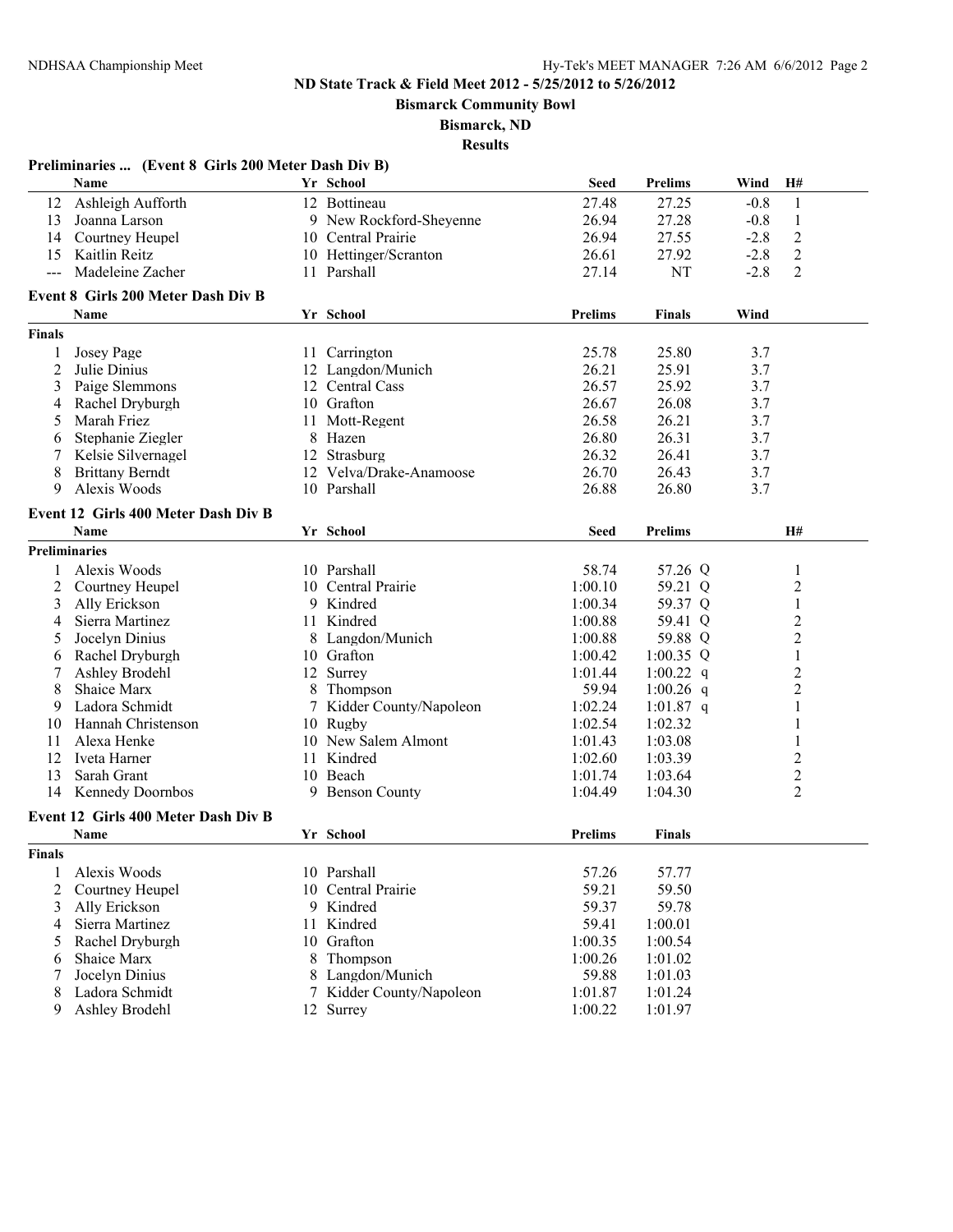**Bismarck Community Bowl**

#### **Bismarck, ND**

**Results**

# **Event 16 Girls 800 Meter Run Div B**

|                | Name                                |    | Yr School                   | <b>Seed</b> | <b>Finals</b> |
|----------------|-------------------------------------|----|-----------------------------|-------------|---------------|
| <b>Finals</b>  |                                     |    |                             |             |               |
| 1              | <b>Brooke Shimek</b>                |    | 11 Thompson                 | 2:23.43     | 2:22.46       |
| $\overline{2}$ | Abigail Waloch                      | 8  | Southern McLean             | 2:25.00     | 2:25.36       |
| 3              | Erika Olson                         |    | 12 Bowman County            | 2:22.77     | 2:26.01       |
| 4              | Ally Erickson                       |    | 9 Kindred                   | 2:24.09     | 2:26.55       |
| 5              | Kade Ross                           |    | 12 Watford City             | 2:22.72     | 2:26.71       |
| 6              | Katelyn Grinsteinner                |    | 10 Dickinson Trinity        | 2:22.80     | 2:26.86       |
| 7              | Asha Smith                          |    | 8 Watford City              | 2:24.99     | 2:27.20       |
| 8              | <b>Brittany Fetsch</b>              |    | 10 Langdon/Munich           | 2:25.00     | 2:27.64       |
| 9              | Courtney Heupel                     |    | 10 Central Prairie          | 2:29.97     | 2:28.05       |
| 10             | Kendra Heier                        |    | 11 Williams County          | 2:33.63     | 2:30.17       |
| 11             | Lauren Leidholt                     |    | 10 Bishop Ryan              | 2:32.94     | 2:30.87       |
| 12             | Hannah Alto                         |    | 10 North Star/Starkweather  | 2:28.98     | 2:30.98       |
| 13             | <b>Emily Tyrrell</b>                | 9  | Richardton-Taylor           | 2:30.00     | 2:31.21       |
| 14             | Katelynn Engh                       | 11 | <b>Benson County</b>        | 2:26.30     | 2:32.01       |
| 15             | Jamie Blotter                       |    | 10 Kidder County/Napoleon   | 2:28.24     | 2:32.86       |
| 16             | Shaice Marx                         | 8  | Thompson                    | 2:22.73     | 2:33.57       |
| 17             | Sierra Martinez                     | 11 | Kindred                     | 2:26.24     | 2:33.64       |
| 18             | Karissa Kemple                      | 10 | <b>Sargent County</b>       | 2:32.32     | 2:33.84       |
| 19             | Hannah Schlecht                     | 9  | <b>Sargent County</b>       | 2:32.68     | 2:34.95       |
| 20             | Tatiana Berge                       |    | 10 Hillsboro/Central Valley | 2:39.98     | 2:36.71       |
| 21             | <b>Brooklyn Zink</b>                |    | 9 Hillsboro/Central Valley  | 2:42.08     | 2:40.08       |
|                |                                     |    |                             |             |               |
|                | Event 20 Girls 1600 Meter Run Div B |    |                             |             |               |
|                |                                     |    |                             |             |               |
|                | Name                                |    | Yr School                   | <b>Seed</b> | <b>Finals</b> |
| <b>Finals</b>  |                                     |    |                             |             |               |
| 1              | Sydney Kraft                        |    | 12 Rugby                    | 5:28.64     | 5:14.59       |
| $\overline{c}$ | Asha Smith                          | 8  | <b>Watford City</b>         | 5:26.78     | 5:18.37       |
| 3              | Abigail Waloch                      | 8  | Southern McLean             | 5:31.11     | 5:23.04       |
| 4              | <b>Ashley Perez</b>                 | 8  | <b>Nelson County</b>        | 5:29.23     | 5:24.73       |
| 5              | Averi Olson                         |    | 10 Thompson                 | 5:33.18     | 5:26.32       |
| 6              | Lauren Christenson                  | 8  | Rugby                       | 5:32.54     | 5:27.06       |
| 7              | Katelynn Engh                       | 11 | <b>Benson County</b>        | 5:28.34     | 5:31.19       |
| 8              | Shayla Fossum                       |    | 9 Hillsboro/Central Valley  | 5:30.84     | 5:31.23       |
| 9              | Symbria Bell                        |    | 10 New Town                 | 5:39.68     | 5:31.24       |
| 10             | Alyssa Anderson                     |    | 10 Benson County            | 5:28.15     | 5:35.30       |
| 11             | Lenka Machova                       |    | 11 Center-Stanton           | 5:33.52     | 5:36.34       |
| 12             | Peyton Froleck                      | 7  | Milnor/Wynd/Lidg            | 5:32.81     | 5:36.52       |
| 13             | <b>Tess Scott</b>                   | 7  | Barnes Co North             | 5:44.05     | 5:36.83       |
| 13             | Madison Gapp                        |    | 7 Langdon/Munich            | 5:56.08     | 5:36.83       |
| 15             | Miriah Forness                      | 8  | Shiloh Christian            | 5:41.49     | 5:37.48       |
| 16             | <b>Emily Tyrrell</b>                | 9. | Richardton-Taylor           | 5:47.00     | 5:38.52       |
| 17             | Annika Rotvold                      | 9. | Hillsboro/Central Valley    | 5:34.49     | 5:40.64       |
| 18             | Sara Schwanke                       | 11 | <b>Benson County</b>        | 5:33.04     | 5:41.35       |
| 19             | Tess Hoherz                         |    | 9 Stanley/Powers Lake       | 5:54.55     | 5:45.30       |
| 20             | Mariah Fossum                       |    | 10 Hillsboro/Central Valley | 5:54.68     | 5:45.40       |
| 21             | <b>Ashley Neumiller</b>             | 7  | Carrington                  | 5:52.48     | 5:47.45       |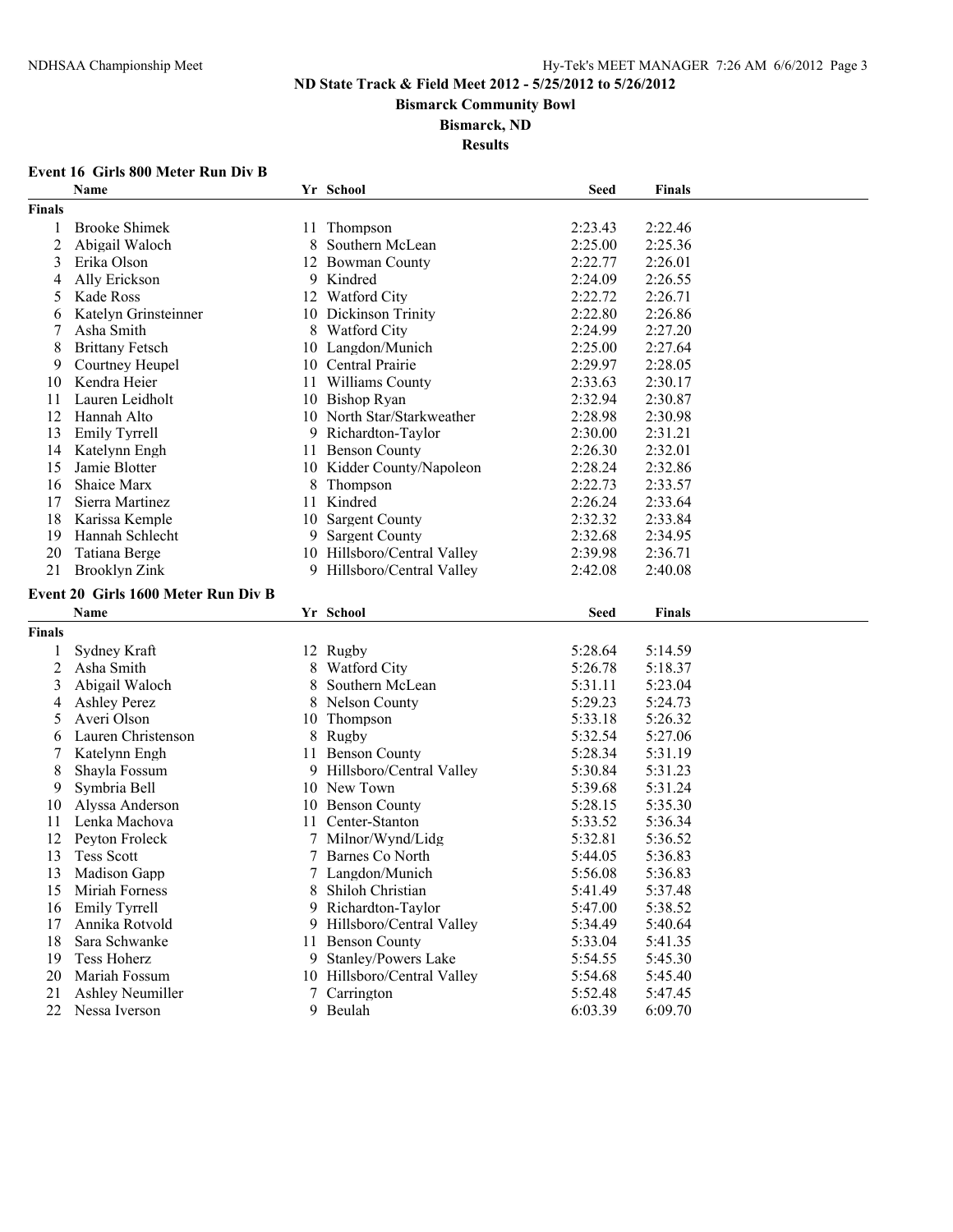**Bismarck Community Bowl**

#### **Bismarck, ND**

**Results**

# **Event 24 Girls 3200 Meter Run Div B**

|                      | Name                                          |    | Yr School                             | <b>Seed</b>    | <b>Finals</b>  |        |                                    |
|----------------------|-----------------------------------------------|----|---------------------------------------|----------------|----------------|--------|------------------------------------|
| <b>Finals</b>        |                                               |    |                                       |                |                |        |                                    |
| 1                    | Asha Smith                                    |    | 8 Watford City                        | 12:02.84       | 11:34.00       |        |                                    |
| $\overline{2}$       | <b>Ashley Perez</b>                           | 8  | Nelson County                         | 12:00.50       | 11:35.81       |        |                                    |
| 3                    | Lauren Christenson                            |    | 8 Rugby                               | 12:08.68       | 11:48.14       |        |                                    |
| 4                    | Sydney Kraft                                  |    | 12 Rugby                              | 12:07.24       | 11:52.49       |        |                                    |
| 5                    | Katelynn Engh                                 | 11 | <b>Benson County</b>                  | 12:16.24       | 11:56.68       |        |                                    |
| 6                    | Averi Olson                                   |    | 10 Thompson                           | 12:06.03       | 12:01.78       |        |                                    |
| 7                    | Miriah Forness                                | 8  | Shiloh Christian                      | 12:15.22       | 12:04.10       |        |                                    |
| 8                    | Shayla Fossum                                 | 9  | Hillsboro/Central Valley              | 12:02.20       | 12:04.45       |        |                                    |
| 9                    | <b>Tess Scott</b>                             | 7  | Barnes Co North                       | 12:29.84       | 12:07.01       |        |                                    |
| 10                   | Lenka Machova                                 | 11 | Center-Stanton                        | 12:16.12       | 12:08.96       |        |                                    |
| 11                   | Kate Fox                                      | 8  | Wing                                  | 12:19.44       | 12:15.68       |        |                                    |
| 12                   | Symbria Bell                                  |    | 10 New Town                           | 12:44.32       | 12:17.53       |        |                                    |
| 13                   | Mariah Fossum                                 | 10 | Hillsboro/Central Valley              | 12:05.94       | 12:29.20       |        |                                    |
| 14                   | Ann Endres                                    | 8  | Carrington                            | 12:34.35       | 12:30.52       |        |                                    |
| 15                   | <b>Tess Hoherz</b>                            | 9  | Stanley/Powers Lake                   | 13:13.72       | 12:35.26       |        |                                    |
| 16                   | Annika Rotvold                                |    | 9 Hillsboro/Central Valley            | 12:25.10       | 12:35.57       |        |                                    |
| 17                   | Rachel Bail                                   | 9. | Velva/Drake-Anamoose                  | 12:11.42       | 12:53.63       |        |                                    |
| 18                   | Kennedy Witt                                  |    | 9 LaMoure/Litch-Marion                | 12:54.77       | 12:53.73       |        |                                    |
| 19                   | Patience Albertson                            | 11 | Surrey                                | 13:14.42       | 12:54.27       |        |                                    |
| 20                   | Kelli Pavlicek                                |    | 9 Dickinson Trinity                   | 13:10.25       | 12:56.05       |        |                                    |
| 21                   | Nessa Iverson                                 |    | 9 Beulah                              | 13:37.15       | 12:57.49       |        |                                    |
| 22                   | Mikayla Reinke                                |    | 7 Kindred                             | 13:06.33       | 13:30.40       |        |                                    |
|                      |                                               |    |                                       |                |                |        |                                    |
|                      |                                               |    |                                       |                |                |        |                                    |
| 23                   | Shannon Stockert                              |    | 10 Dickinson Trinity                  | 13:23.85       | 13:33.48       |        |                                    |
|                      | <b>Event 26 Girls 100 Meter Hurdles Div B</b> |    |                                       |                |                |        |                                    |
|                      | <b>Name</b>                                   |    | Yr School                             | <b>Seed</b>    | <b>Prelims</b> | Wind   | H#                                 |
| <b>Preliminaries</b> |                                               |    |                                       |                |                |        |                                    |
| 1                    | McKenzie Hart                                 |    | 12 Langdon/Munich                     | 15.64          | 15.66 Q        | $-1.3$ | $\overline{2}$                     |
| 2                    | Abby Honeyman                                 |    | 10 Mott-Regent                        | 15.11          | 15.84 Q        | $-1.7$ | $\mathbf{1}$                       |
| 3                    | Dakota Wood                                   |    | 9 Hazen                               | 15.75          | $16.01$ Q      | $-1.4$ | $\mathfrak{Z}$                     |
| 4                    | Natallie Jones                                |    | 11 Lisbon                             | 16.08          | 16.22 Q        | $-1.7$ | $\mathbf{1}$                       |
| 5                    | Vanessa Johnson                               |    | 10 Northern Cass                      | 15.97          | 16.48 Q        | $-1.3$ | $\overline{2}$                     |
| 6                    | Kylie Engebretson                             |    | 12 Velva/Drake-Anamoose               | 15.97          | 16.68 Q        | $-1.4$ | $\mathfrak{Z}$                     |
| 7                    | Cassidy Unterseher                            |    | 12 Harvey/Wells County                | 16.17          | 16.43 $q$      | $-1.7$ | $\mathbf{1}$                       |
| 8                    | SaraLi Petersen                               |    | 12 Barnes Co North                    | 16.74          | 16.83 q        | $-1.3$ | $\boldsymbol{2}$                   |
| 9                    | Aubrey Hovland                                |    | 11 Rugby                              | 16.24          | $16.99$ q      | $-1.4$ | $\mathfrak{Z}$                     |
| 10                   | Madison Wendel                                |    | 10 Carrington                         | 16.24          | 17.20          | $-1.3$ | $\sqrt{2}$                         |
| 11                   | Kara Fike                                     |    | 10 Harvey/Wells County                | 16.69          | 17.23          | $-1.4$ | $\mathfrak{Z}$                     |
| 12                   | Macy Smyle                                    |    | 10 Bowman County                      | 16.76          | 17.27          | $-1.7$ | $\,1\,$                            |
| 13                   | Brianna Allex                                 |    | 12 Watford City                       | 16.54          | 17.27          | $-1.7$ | $\mathbf{1}$                       |
| 14                   | DeeAnna Ziegler                               |    | 12 Hazen                              | 17.22          | 17.30          | $-1.4$ | 3                                  |
| 15                   | Megan Brodehl                                 |    | 11 Surrey                             | 16.54          | 17.35          | $-1.7$ | 1                                  |
| 15                   | Sarah Lorenz                                  | 11 | May-Port CG                           | 16.40          | 17.35          | $-1.4$ | $\mathfrak{Z}$                     |
| 17                   | Jadin Carlson                                 | 9. | Griggs Co Cent/Midkota                | 17.73          | 17.51          | $-1.4$ | $\mathfrak{Z}$                     |
| 18                   | Courtney Bubach                               | 9  | Strasburg                             | 16.64          | 17.75          | $-1.4$ | $\mathfrak{Z}$                     |
| 19                   | Morgan Pandolfo<br>Megan Goeser               |    | 12 Kenmare/Bow/MLS<br>11 Central Cass | 16.64<br>16.40 | 17.80<br>17.85 | $-1.3$ | $\boldsymbol{2}$<br>$\overline{c}$ |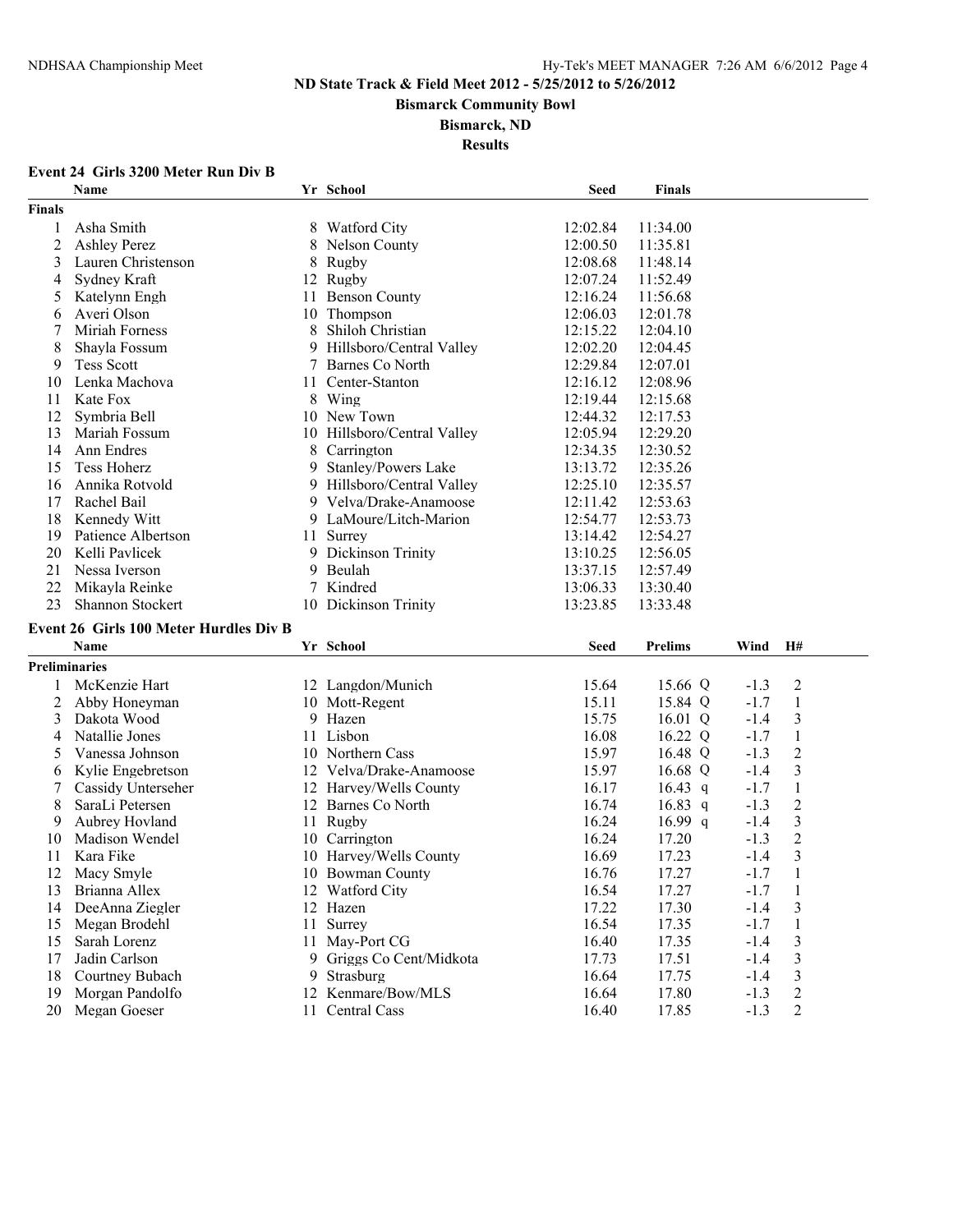**Bismarck Community Bowl**

**Bismarck, ND**

|               | Preliminaries  (Event 26 Girls 100 Meter Hurdles Div B) |    |                           |                |                |                          |  |
|---------------|---------------------------------------------------------|----|---------------------------|----------------|----------------|--------------------------|--|
|               | Name                                                    |    | Yr School                 | <b>Seed</b>    | <b>Prelims</b> | H#<br>Wind               |  |
| 21            | Allyssa Wittenberg                                      |    | 9 Dickinson Trinity       | 17.09          | 18.12          | $\mathfrak{2}$<br>$-1.3$ |  |
| 22            | Madison Hetletved                                       |    | 9 Langdon/Munich          | 16.98          | 19.79          | $-1.7$<br>1              |  |
|               | <b>Event 26 Girls 100 Meter Hurdles Div B</b>           |    |                           |                |                |                          |  |
|               | Name                                                    |    | Yr School                 | <b>Prelims</b> | <b>Finals</b>  | Wind                     |  |
|               |                                                         |    |                           |                |                |                          |  |
| <b>Finals</b> |                                                         |    |                           |                |                |                          |  |
| 1             | McKenzie Hart                                           |    | 12 Langdon/Munich         | 15.66          | 15.26          | 1.4                      |  |
| 2             | Abby Honeyman                                           |    | 10 Mott-Regent            | 15.84          | 15.37          | 1.4                      |  |
| 3             | Dakota Wood                                             |    | 9 Hazen                   | 16.01          | 15.72          | 1.4                      |  |
| 4             | Natallie Jones                                          |    | 11 Lisbon                 | 16.22          | 15.95          | 1.4                      |  |
| 5             | Kylie Engebretson                                       |    | 12 Velva/Drake-Anamoose   | 16.68          | 16.23          | 1.4                      |  |
| 6             | Aubrey Hovland                                          |    | 11 Rugby                  | 16.99          | 16.44          | 1.4                      |  |
| 7             | Cassidy Unterseher                                      |    | 12 Harvey/Wells County    | 16.43          | 16.53          | 1.4                      |  |
| 8             | SaraLi Petersen                                         |    | 12 Barnes Co North        | 16.83          | 16.61          | 1.4                      |  |
| 9             | Vanessa Johnson                                         |    | 10 Northern Cass          | 16.48          | 16.85          | 1.4                      |  |
|               | Event 32 Girls 300 Meter Hurdles Div B                  |    |                           |                |                |                          |  |
|               | Name                                                    |    | Yr School                 | <b>Seed</b>    | <b>Prelims</b> | H#                       |  |
|               | <b>Preliminaries</b>                                    |    |                           |                |                |                          |  |
| 1             | Dakota Wood                                             |    | 9 Hazen                   | 47.19          | 46.23 Q        | 1                        |  |
| 2             | Natallie Jones                                          |    | 11 Lisbon                 | 46.75          | 46.86 Q        | $\overline{c}$           |  |
| 3             | Julie Dinius                                            |    | 12 Langdon/Munich         | 46.92          | 47.90 Q        | 3                        |  |
| 4             | Sadie Rorich                                            |    | 10 Kidder County/Napoleon | 47.64          | 47.20 Q        | $\mathbf{1}$             |  |
| 5             | Abby Honeyman                                           |    | 10 Mott-Regent            | 47.12          | 47.96 Q        | $\overline{c}$           |  |
| 6             | Shaice Marx                                             | 8  | Thompson                  | 47.06          | 48.21 Q        | 3                        |  |
|               | Rachel Dryburgh                                         | 10 | Grafton                   | 46.34          | 47.27 q        | $\mathbf{1}$             |  |
| 8             | Megan Brodehl                                           | 11 | Surrey                    | 48.69          | 48.10 $q$      | $\overline{c}$           |  |
| 9             | Kara Fike                                               |    | 10 Harvey/Wells County    | 48.64          | 48.14 q        | $\mathbf{1}$             |  |
| 10            | Abby Sletten                                            |    | 12 Hatton/Northwood       | 48.18          | 48.70          | $\overline{\mathbf{3}}$  |  |
| 11            | Courtney Bubach                                         | 9  | Strasburg                 | 48.57          | 48.89          | $\mathbf{1}$             |  |
| 12            | Acacia Fossom                                           |    | 8 Richardton-Taylor       | 47.97          | 49.01          | $\overline{c}$           |  |
| 13            | McKayla Roll                                            | 11 | Mott-Regent               | 50.10          | 49.52          | $\mathbf{1}$             |  |
| 14            | <b>Emily Stier</b>                                      |    | 9 Rugby                   | 49.54          | 49.84          | 3                        |  |
| 15            | Cassidy Unterseher                                      |    | 12 Harvey/Wells County    | 49.07          | 49.85          | 3                        |  |
| 16            | Sarah Lorenz                                            | 11 | May-Port CG               | 48.44          | 50.06          | $\overline{\mathbf{3}}$  |  |
| 17            | Megan Goeser                                            | 11 | Central Cass              | 48.44          | 50.22          | $\overline{c}$           |  |
| 18            | Iveta Harner                                            |    | 11 Kindred                | 49.62          | 50.26          | $\boldsymbol{2}$         |  |
| 19            | Brianna Allex                                           |    | 12 Watford City           | 51.26          | 50.27          | $\boldsymbol{2}$         |  |
| 20            | Jackie Ellefson                                         |    | 11 Milnor/Wynd/Lidg       | 51.04          | 51.66          | 1                        |  |
|               | 21 Morgan Pandolfo                                      |    | 12 Kenmare/Bow/MLS        | 52.70          | 52.86          |                          |  |
|               |                                                         |    |                           |                |                |                          |  |
|               | Event 32 Girls 300 Meter Hurdles Div B                  |    |                           |                |                |                          |  |
|               | Name                                                    |    | Yr School                 | <b>Prelims</b> | <b>Finals</b>  |                          |  |
| <b>Finals</b> |                                                         |    |                           |                |                |                          |  |
| 1             | Julie Dinius                                            |    | 12 Langdon/Munich         | 47.90          | 45.71          |                          |  |
| 2             | Rachel Dryburgh                                         |    | 10 Grafton                | 47.27          | 45.86          |                          |  |
| 3             | Dakota Wood                                             |    | 9 Hazen                   | 46.23          | 46.36          |                          |  |
| 4             | Natallie Jones                                          |    | 11 Lisbon                 | 46.86          | 46.38          |                          |  |
| 5             | Shaice Marx                                             |    | 8 Thompson                | 48.21          | 47.66          |                          |  |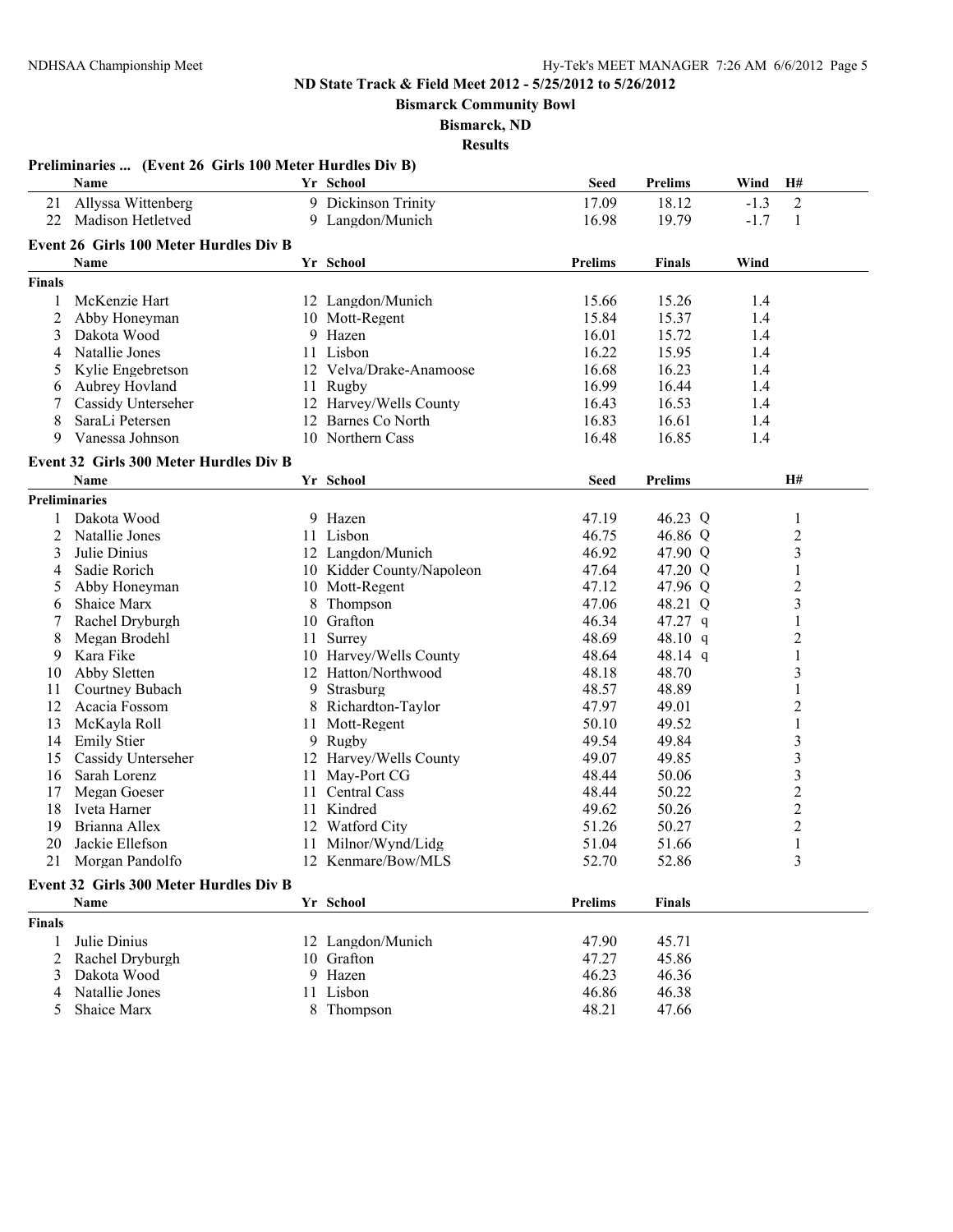**Bismarck Community Bowl**

**Bismarck, ND**

|    | Finals  (Event 32 Girls 300 Meter Hurdles Div B) |                           |                          |                          |                |
|----|--------------------------------------------------|---------------------------|--------------------------|--------------------------|----------------|
|    | <b>Name</b>                                      | Yr School                 | <b>Prelims</b>           | <b>Finals</b>            |                |
|    | 6 Kara Fike                                      | 10 Harvey/Wells County    | 48.14                    | 48.01                    |                |
| 7  | Abby Honeyman                                    | 10 Mott-Regent            | 47.96                    | 48.03                    |                |
| 8  | Sadie Rorich                                     | 10 Kidder County/Napoleon | 47.20                    | 48.08                    |                |
| 9  | Megan Brodehl                                    | 11 Surrey                 | 48.10                    | 48.63                    |                |
|    |                                                  |                           |                          |                          |                |
|    | Event 36 Girls 4x100 Meter Relay Div B           |                           |                          |                          |                |
|    | Team                                             | Relay                     | Seed                     | <b>Prelims</b>           | <b>H#</b>      |
|    | <b>Preliminaries</b>                             |                           |                          |                          |                |
|    | 1 Carrington                                     | A                         | 50.54                    | 50.63 Q                  | 1              |
|    | 1) Jacey Engelhorn 10                            | 2) Josey Page 11          | 3) Becca Scherr 12       | 4) Hannah Lipetzky 11    |                |
| 2  | Central Cass                                     | $\mathbf{A}$              | 51.59                    | 50.83 Q                  | 3              |
|    | 1) Gabby Grommesh 10                             | 2) Megan Goeser 11        | 3) Trina Steen 12        | 4) Paige Slemmons 12     |                |
| 3  | Lisbon                                           | A                         | 51.79                    | 51.06 Q                  | 2              |
|    | 1) Kaelie Kruger 9                               | 2) Natallie Jones 11      | 3) Kacy Smith 9          | 4) Mattie Olson 9        |                |
|    | 4 Bottineau                                      | A                         | 51.84                    | 51.25 Q                  | 1              |
|    | 1) Courtney Gallagher 10                         | 2) Whitney Page 12        | 3) Megan Fix 8           | 4) Ashleigh Aufforth 12  |                |
| 5  | Surrey                                           | $\mathbf{A}$              | 52.64                    | 52.28 Q                  | 3              |
|    | 1) Megan Brodehl 11                              | 2) Jenna Vollmer 12       | 3) Kayle Schiele 12      | 4) Ashley Brodehl 12     |                |
|    | 6 New Salem Almont                               | $\mathbf{A}$              | 51.44                    | 52.63 Q                  | 2              |
|    | 1) Alexa Henke 10                                | 2) Haley Hughes 11        | 3) Mikaela Forster 11    | 4) Geanna Gomillion 8    |                |
| 7  | Hazen                                            | $\overline{A}$            | 51.88                    | 51.39 q                  |                |
|    | 1) Stephanie Ziegler 8                           | 2) Brittany Beckler 10    | 3) DeeAnna Ziegler 12    | 4) Kaylene Klein 8       |                |
|    | Dickinson Trinity                                | A                         | 52.55                    | 51.92 q                  | 1              |
|    | 1) Selina Kudrna 9                               | 2) Kelbie Ficek 12        | 3) Maddy Humlecker 9     | 4) Andrea Jirges 12      |                |
| 9  | Rugby                                            | $\mathsf{A}$              | 55.11                    | 52.41 q                  | 1              |
|    | 1) Aubrey Hovland 11                             | 2) Abbey Paul 12          | 3) Kassi Jorgenson 9     | 4) Emily Stier 9         |                |
| 10 | Strasburg                                        | $\mathsf{A}$              | 52.46                    | 52.46                    | 1              |
|    | 1) Kristi Goldade 12                             | 2) Courtney Bubach 9      | 3) Emily Luebke 11       | 4) Kelsie Silvernagel 12 |                |
|    | 11 Northern Cass                                 | $\mathbf{A}$              | 52.56                    | 52.75                    | $\overline{2}$ |
|    | 1) Bailey Maddocks 11                            | 2) Erica Hoggarth 10      | 3) Vanessa Johnson 10    | 4) Cheyenne Hanson 10    |                |
|    | 12 Kidder County/Napoleon                        | A                         | 52.23                    | 52.80                    | 3              |
|    | 1) Ladora Schmidt 7                              | 2) Heather Wolf 12        | 3) Erica Kahl 11         | 4) Sadie Rorich 10       |                |
| 13 | <b>Bowman County</b>                             | $\mathbf{A}$              | 52.65                    | 52.91                    | 3              |
|    | 1) Ashlee Edwards 9                              | 2) Justyce Duffield 9     | 3) Olivia Duletski 12    | 4) Shelbi McGee 10       |                |
|    | 14 Pembina County North                          | $\mathbf{A}$              | 53.60                    | 53.15                    | 2              |
|    | 1) Lisa Cosley 10                                | 2) Lexi Furstenau 12      | 3) Kendra Smith 12       | 4) Julia Hartz 10        |                |
|    | 15 Watford City                                  | $\overline{A}$            | 53.43                    | 53.25                    | 1              |
|    | 1) Kara Langerud 9                               | 2) Brianna Allex 12       | 3) Bridget Allex 7       | 4) Ricki Lindley 8       |                |
| 16 | Velva/Drake-Anamoose                             | A                         | 52.84                    | 53.47                    |                |
|    | 1) Georgie Dietz 11                              | 2) Skylar Niebuhr 12      | 3) Kylie Engebretson 12  | 4) Breanne Sherlock 12   |                |
| 17 | Hatton/Northwood                                 | $\mathbf{A}$              | 54.47                    | 53.50                    | 3              |
|    | 1) Elazae Broeren 7                              | 2) Aletta Anderson 8      | 3) Abby Sletten 12       | 4) Darian Hedland 11     |                |
|    | 18 LaMoure/Litch-Marion                          | A                         | 53.09                    | 53.69                    | 1              |
|    | 1) Alayna Jordahl 8                              | 2) Katrina Hoff 8         | 3) Mackenzie Bickford 12 | 4) Sadie Cochrane 11     |                |
| 19 | Larimore                                         | A                         | 53.98                    | 53.75                    | 3              |
|    | 1) Thea Erickson 12                              | 2) Paige Kadelbach 12     | 3) Whitney Morten 8      | 4) Meredith Mutch 10     |                |
|    | 20 Mott-Regent                                   | A                         | 51.63                    | 54.18                    | 3              |
|    | 1) Alyssa Olin 10                                | 2) Shantel Herner 9       | 3) Naomi Meier 11        | 4) McKayla Roll 11       |                |
| 21 | Beulah                                           | $\mathbf{A}$              | 52.44                    | 54.33                    | 2              |
|    | 1) Cassidy Schutt 10                             | 2) Lakin Kessler 10       | 3) Delaney Johansen 9    | 4) Nicole Schramm 9      |                |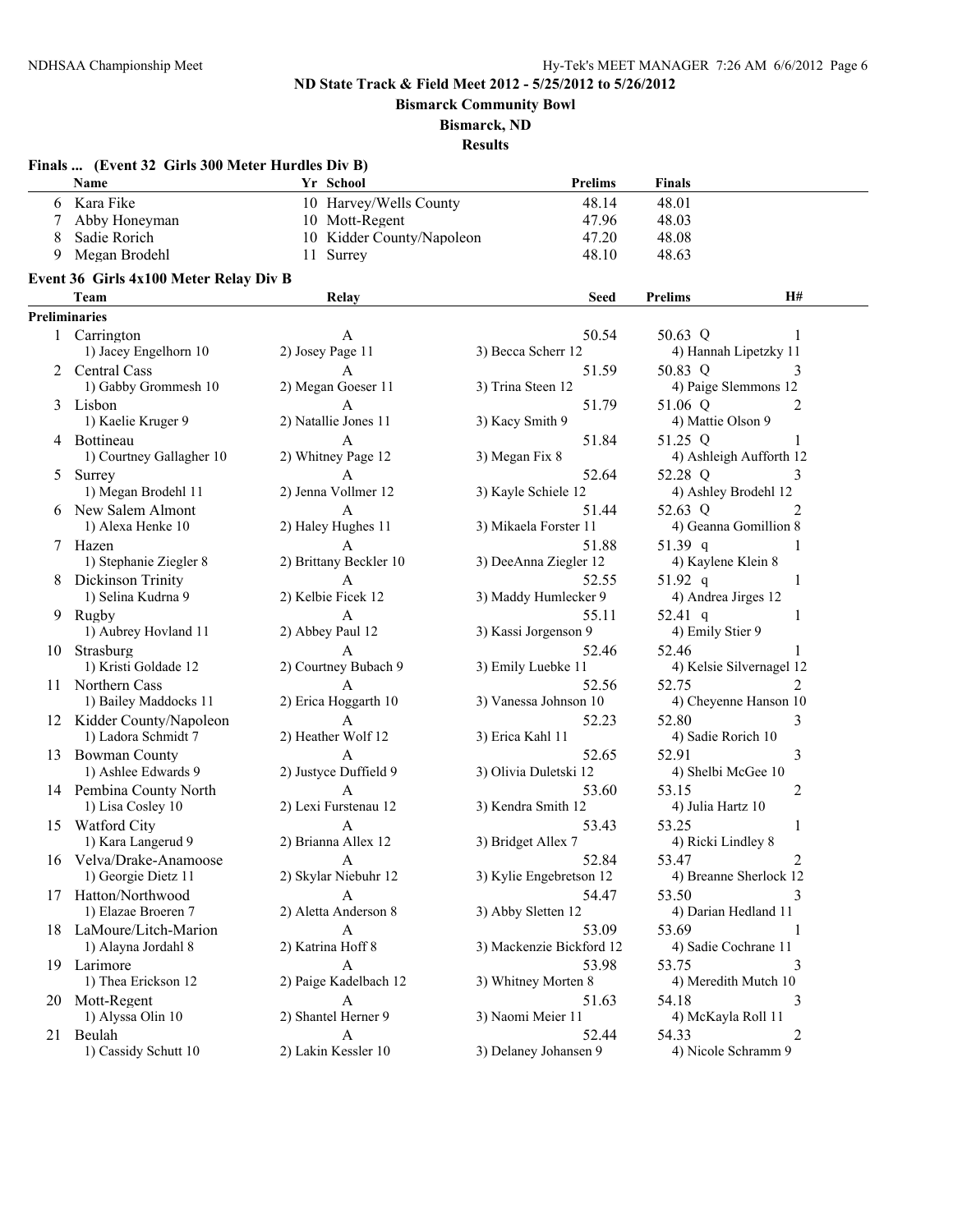**Bismarck Community Bowl**

**Bismarck, ND**

|                                          | Preliminaries  (Event 36 Girls 4x100 Meter Relay Div B)<br>Team | Relay                  | <b>Seed</b>            | <b>Prelims</b>       | H#                        |
|------------------------------------------|-----------------------------------------------------------------|------------------------|------------------------|----------------------|---------------------------|
| 22                                       | <b>Stanley/Powers Lake</b>                                      | A                      | 54.67                  | 54.59                | $\overline{2}$            |
|                                          | 1) Sabrina Skarsgard 10                                         | 2) Lacey Meiers 8      | 3) ReeAnn Mehus 12     |                      | 4) Shaunessy Dauwalder 12 |
| $\hspace{0.05cm} \ldots \hspace{0.05cm}$ | Kindred                                                         | A                      | 52.05                  | <b>DNF</b>           | 2                         |
|                                          | 1) Emily Cose 11                                                | 2) Casey Allmaras 11   | 3) Kellie Schmit 11    | 4) Alexa Braaten 9   |                           |
|                                          | Langdon/Munich                                                  | $\mathbf{A}$           | 52.34                  | D <sub>O</sub>       | 3                         |
|                                          | 1) Madison Hetletved 9                                          | 2) Sydney Ellingson 7  | 3) McKenzie Hart 12    | 4) Kendall Myers 11  |                           |
|                                          | Event 36 Girls 4x100 Meter Relay Div B                          |                        |                        |                      |                           |
|                                          | Team                                                            | Relay                  | <b>Prelims</b>         | <b>Finals</b>        |                           |
| <b>Finals</b>                            |                                                                 |                        |                        |                      |                           |
| 1                                        | Central Cass                                                    | A                      | 50.83                  | 51.15                |                           |
|                                          | 1) Gabby Grommesh 10                                            | 2) Megan Goeser 11     | 3) Trina Steen 12      |                      | 4) Paige Slemmons 12      |
|                                          | Carrington                                                      | A                      | 50.63                  | 51.15                |                           |
|                                          | 1) Jacey Engelhorn 10                                           | 2) Josey Page 11       | 3) Becca Scherr 12     |                      | 4) Hannah Lipetzky 11     |
|                                          | 3 Lisbon                                                        | A                      | 51.06                  | 51.62                |                           |
|                                          | 1) Kaelie Kruger 9                                              | 2) Natallie Jones 11   | 3) Kacy Smith 9        | 4) Mattie Olson 9    |                           |
|                                          | 4 Bottineau                                                     | A                      | 51.25                  | 51.73                |                           |
|                                          | 1) Courtney Gallagher 10                                        | 2) Whitney Page 12     | 3) Megan Fix 8         |                      | 4) Ashleigh Aufforth 12   |
| 5                                        | Surrey                                                          | A                      | 52.28                  | 52.56                |                           |
|                                          | 1) Megan Brodehl 11                                             | 2) Jenna Vollmer 12    | 3) Kayle Schiele 12    | 4) Ashley Brodehl 12 |                           |
|                                          | 6 Hazen                                                         | A                      | 51.39                  | 52.74                |                           |
|                                          | 1) Stephanie Ziegler 8                                          | 2) Brittany Beckler 10 | 3) DeeAnna Ziegler 12  | 4) Kaylene Klein 8   |                           |
|                                          | 7 Dickinson Trinity                                             | A                      | 51.92                  | 53.29                |                           |
|                                          | 1) Selina Kudrna 9                                              | 2) Kelbie Ficek 12     | 3) Maddy Humlecker 9   | 4) Andrea Jirges 12  |                           |
|                                          | 8 Rugby                                                         | A                      | 52.41                  | 53.35                |                           |
|                                          | 1) Aubrey Hovland 11                                            | 2) Abbey Paul 12       | 3) Kassi Jorgenson 9   | 4) Emily Stier 9     |                           |
|                                          | New Salem Almont                                                | A                      | 52.63                  | 53.44                |                           |
|                                          | 1) Alexa Henke 10                                               | 2) Haley Hughes 11     | 3) Mikaela Forster 11  |                      | 4) Geanna Gomillion 8     |
|                                          | Event 40 Girls 4x200 Meter Relay Div B                          |                        |                        |                      |                           |
|                                          | Team                                                            | Relay                  | <b>Seed</b>            | <b>Prelims</b>       | H#                        |
|                                          | <b>Preliminaries</b>                                            |                        |                        |                      |                           |
|                                          | 1 Carrington                                                    | A                      | 1:47.24                | 1:45.45 Q            | 1                         |
|                                          | 1) Jacey Engelhorn 10                                           | 2) Hannah Lipetzky 11  | 3) Maartje VanBedaf 11 | 4) Josey Page 11     |                           |
|                                          | 2 Hazen                                                         | A                      | 1:48.64                | $1:45.90$ Q          | 3                         |
|                                          | 1) Dakota Wood 9                                                | 2) Brittany Beckler 10 | 3) DeeAnna Ziegler 12  |                      | 4) Stephanie Ziegler 8    |
|                                          | 3 Bowman County                                                 | A                      | 1:48.93                | 1:47.97 Q            | 2                         |
|                                          | 1) Ashlee Edwards 9                                             | 2) Justyce Duffield 9  | 3) Shelbi McGee 10     | 4) Erika Olson 12    |                           |
|                                          | 4 Mott-Regent                                                   | $\overline{A}$         |                        | 1:47.99 1:48.12 Q    | 2                         |
|                                          | 1) McKayla Roll 11                                              | 2) Abby Honeyman 10    | 3) Alyssa Olin 10      | 4) Marah Friez 11    |                           |
| 5                                        | Central Cass                                                    | $\mathbf{A}$           | 1:49.64                | $1:48.21$ Q          | 1                         |
|                                          | 1) Gabby Grommesh 10                                            | 2) Megan Goeser 11     | 3) Trina Steen 12      |                      | 4) Paige Slemmons 12      |
|                                          | 6 Langdon/Munich                                                | A                      | 1:48.15                | 1:48.72 $Q$          | 3                         |
|                                          | 1) Sydney Ellingson 7                                           | 2) Jocelyn Dinius 8    | 3) Brittany Fetsch 10  | 4) McKenzie Hart 12  |                           |
|                                          | 7 Bottineau                                                     | A                      | 1:49.14                | 1:48.39 q            |                           |
|                                          | 1) Courtney Gallagher 10                                        | 2) Whitney Page 12     | 3) Megan Fix 8         |                      | 4) Ashleigh Aufforth 12   |
|                                          | 8 Lisbon                                                        | A                      | 1:50.45                | 1:49.32 q            | 3                         |
|                                          | 1) Kaelie Kruger 9                                              | 2) Natallie Jones 11   | 3) Kacy Smith 9        | 4) Mattie Olson 9    |                           |
|                                          | 9 Dickinson Trinity                                             | $\mathbf{A}$           | 1:51.28                | 1:49.78 q            | 2                         |
|                                          | 1) Selina Kudrna 9                                              | 2) Kelbie Ficek 12     | 3) Maddy Humlecker 9   | 4) Andrea Jirges 12  |                           |
|                                          | 10 Surrey                                                       | A                      | 1:51.54                | 1:50.18              | 3                         |
|                                          | 1) Megan Brodehl 11                                             | 2) Jenna Vollmer 12    | 3) Kayle Schiele 12    | 4) Ashley Brodehl 12 |                           |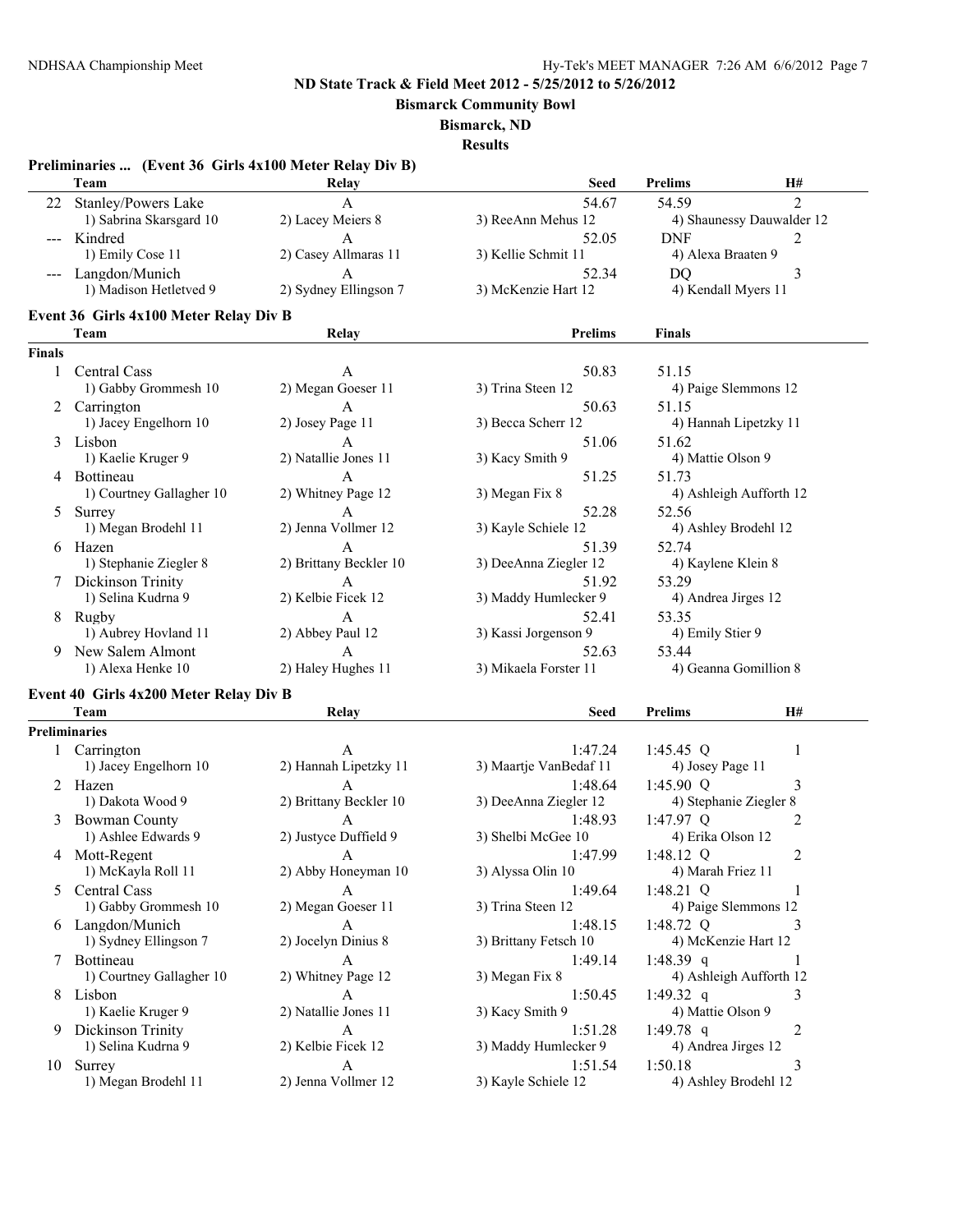**Bismarck Community Bowl**

**Bismarck, ND**

**Results**

# **Preliminaries ... (Event 40 Girls 4x200 Meter Relay Div B)**

|    | Team                      | Relay                  | <b>Seed</b>             | <b>Prelims</b>       | H#                     |
|----|---------------------------|------------------------|-------------------------|----------------------|------------------------|
|    | 11 Oakes                  | A                      | 1:50.90                 | 1:50.91              | $\overline{2}$         |
|    | 1) Ashley Petersen 11     | 2) Shelby Gelinske 9   | 3) Nicole Warren 11     | 4) Britta Skjefte 12 |                        |
|    | 12 Kindred                | A                      | 1:49.79                 | 1:51.20              | 2                      |
|    | 1) Emily Cose 11          | 2) Casey Allmaras 11   | 3) Iveta Harner 11      | 4) Alexa Braaten 9   |                        |
|    | 13 Harvey/Wells County    | $\mathbf{A}$           | 1:53.61                 | 1:52.40              |                        |
|    | 1) Cassidy Unterseher 12  | 2) Kara Fike 10        | 3) Alyssa Bruer 11      | 4) Kari Wolfe 7      |                        |
|    | 14 New Salem Almont       | $\mathsf{A}$           | 1:50.94                 | 1:52.70              |                        |
|    | 1) Alexa Henke 10         | 2) Haley Hughes 11     | 3) Mikaela Forster 11   |                      | 4) Geanna Gomillion 8  |
|    | 15 Kidder County/Napoleon | A                      | 1:51.54                 | 1:52.80              | 3                      |
|    | 1) Ladora Schmidt 7       | 2) Jacey Dewald 8      | 3) Heather Wolf 12      | 4) Sadie Rorich 10   |                        |
| 16 | Northern Cass             | A                      | 1:53.57                 | 1:53.81              | $\overline{2}$         |
|    | 1) Bailey Maddocks 11     | 2) Chelsey King 11     | 3) Carley Ward 12       |                      | 4) Cheyenne Hanson 10  |
|    | 17 Pembina County North   | $\mathsf{A}$           | 1:55.35                 | 1:53.95              | 3                      |
|    | 1) Ari Berg 10            | 2) Kendra Smith 12     | 3) Taylor Laidlaw 9     | 4) Julia Hartz 10    |                        |
|    | 18 Velva/Drake-Anamoose   | $\mathsf{A}$           | 1:55.94                 | 1:54.15              | $\overline{2}$         |
|    | 1) Georgie Dietz 11       | 2) Skylar Niebuhr 12   | 3) Kylie Engebretson 12 |                      | 4) Breanne Sherlock 12 |
| 19 | Central McLean            | $\mathsf{A}$           | 1:54.53                 | 1:54.18              |                        |
|    | 1) Caitlyn Berg 11        | 2) Emily Eichhorst 7   | 3) Chailee Berg 9       | 4) Madison Holm 8    |                        |
| 20 | Larimore                  | $\mathsf{A}$           | 1:54.70                 | 1:54.30              | 2                      |
|    | 1) Thea Erickson 12       | 2) Paige Kadelbach 12  | 3) Whitney Morten 8     | 4) Meredith Mutch 10 |                        |
|    | 21 Beach                  | $\mathsf{A}$           | 1:57.87                 | 1:54.91              | $\overline{2}$         |
|    | 1) Bailey Waldal 10       | 2) Hailee Farstveet 10 | 3) Brooklynn Zachmann 8 | 4) Sarah Grant 10    |                        |
| 22 | Watford City              | $\mathsf{A}$           | 1:55.62                 | 1:55.28              | 3                      |
|    | 1) Lea Arndt 8            | 2) Bailey Moen 11      | 3) Ricki Lindley 8      | 4) Hayley Moe 10     |                        |
| 23 | Bishop Ryan               | $\mathsf{A}$           | 1:56.15                 | 1:55.75              |                        |
|    | 1) Sydney Landsiedel 10   | 2) Maddie Wald 9       | 3) Lauren Leidholt 10   | 4) Emily Medalen 12  |                        |
|    | 24 Parshall               | $\mathsf{A}$           | 1:56.29                 | 1:56.04              |                        |
|    | 1) Michelle Risan 9       | 2) Maisey Gillies 11   | 3) Rayessa Odermann 11  |                      | 4) Madeleine Zacher 11 |
| 25 | Strasburg                 | $\mathsf{A}$           | 1:51.25                 | 1:59.27              |                        |
|    | 1) Kristi Goldade 12      | 2) Emily Luebke 11     | 3) Sarah Grabnel 9      |                      | 4) Taylor Ryckman 10   |
|    | 26 Park River/Ford-L/A-E  | $\mathsf{A}$           | 1:58.70                 | 1:59.34              | 3                      |
|    | 1) Riley Francis 12       | 2) Claire Welch 9      | 3) Sadie Vold 11        | 4) Josie Thompson 12 |                        |
|    | Hettinger/Scranton        | A                      | 1:50.73                 | <b>DNF</b>           | 3                      |
|    | 1) Paige Gravning 12      | 2) Cassie Holt 10      | 3) Kaycee Schwind 10    | 4) Kaitlin Reitz 10  |                        |

# **Event 40 Girls 4x200 Meter Relay Div B**

|               | Team                     | Relay                  | <b>Prelims</b>         | <b>Finals</b>           |
|---------------|--------------------------|------------------------|------------------------|-------------------------|
| <b>Finals</b> |                          |                        |                        |                         |
|               | Carrington               | A                      | 1:45.45                | 1:46.81                 |
|               | 1) Jacey Engelhorn 10    | 2) Hannah Lipetzky 11  | 3) Maartje VanBedaf 11 | 4) Josey Page 11        |
|               | Hazen                    | A                      | 1:45.90                | 1:47.00                 |
|               | 1) Dakota Wood 9         | 2) Brittany Beckler 10 | 3) DeeAnna Ziegler 12  | 4) Stephanie Ziegler 8  |
| 3             | Mott-Regent              | А                      | 1:48.12                | 1:48.73                 |
|               | 1) McKayla Roll 11       | 2) Abby Honeyman 10    | 3) Alyssa Olin 10      | 4) Marah Friez 11       |
| 4             | Central Cass             | A                      | 1:48.21                | 1:49.01                 |
|               | 1) Gabby Grommesh 10     | 2) Megan Goeser 11     | 3) Trina Steen 12      | 4) Paige Slemmons 12    |
|               | Langdon/Munich           | A                      | 1:48.72                | 1:49.63                 |
|               | 1) Sydney Ellingson 7    | 2) Jocelyn Dinius 8    | 3) Brittany Fetsch 10  | 4) McKenzie Hart 12     |
| 6.            | <b>Bottineau</b>         | A                      | 1:48.39                | 1:49.98                 |
|               | 1) Courtney Gallagher 10 | 2) Whitney Page 12     | 3) Megan Fix 8         | 4) Ashleigh Aufforth 12 |
|               |                          |                        |                        |                         |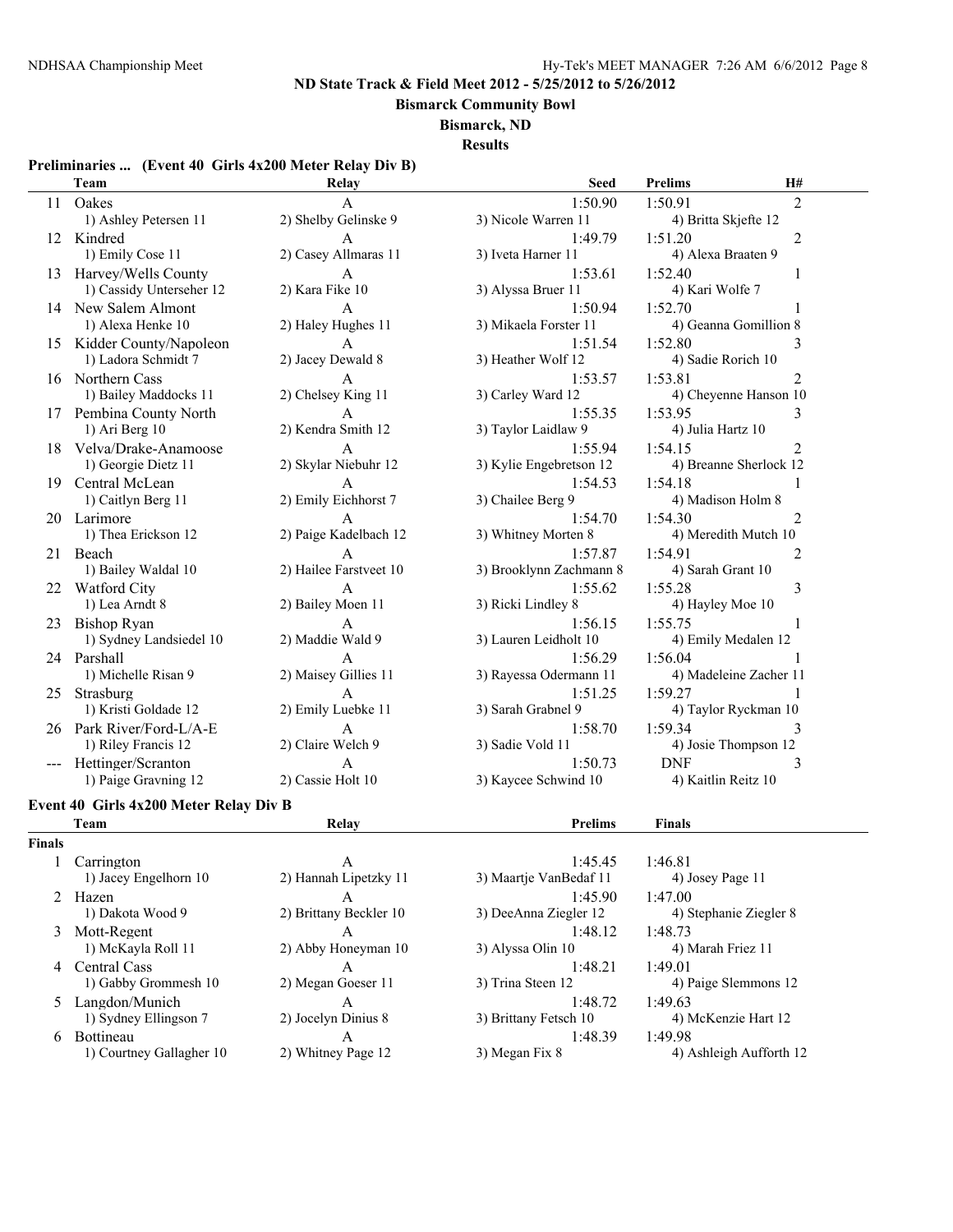**Bismarck Community Bowl**

#### **Bismarck, ND**

**Results**

#### **Finals ... (Event 40 Girls 4x200 Meter Relay Div B)**

|  | Team                | Relay                 | <b>Prelims</b>       | <b>Finals</b>       |  |  |
|--|---------------------|-----------------------|----------------------|---------------------|--|--|
|  | Dickinson Trinity   |                       | 1:49.78              | 1:50.66             |  |  |
|  | 1) Selina Kudrna 9  | 2) Kelbie Ficek 12    | 3) Maddy Humlecker 9 | 4) Andrea Jirges 12 |  |  |
|  | Lisbon              |                       | 1:49.32              | 1:51.27             |  |  |
|  | 1) Kaelie Kruger 9  | 2) Natallie Jones 11  | 3) Kacy Smith 9      | 4) Mattie Olson 9   |  |  |
|  | Bowman County       |                       | 1:47.97              | 2:01.41             |  |  |
|  | 1) Ashlee Edwards 9 | 2) Justyce Duffield 9 | 3) Shelbi McGee 10   | 4) Erika Olson 12   |  |  |
|  |                     |                       |                      |                     |  |  |

# **Event 44 Girls 4x400 Meter Relay Div B**

|        | Event 44 Girls 4x400 Meter Relay Div B |                          |                         |                        |                         |
|--------|----------------------------------------|--------------------------|-------------------------|------------------------|-------------------------|
|        | Team                                   | Relay                    | <b>Seed</b>             | Finals                 | <b>H#</b>               |
| Finals |                                        |                          |                         |                        |                         |
| 1      | Kindred                                | A                        | 4:11.14                 | 4:05.50                | 3                       |
|        | 1) Iveta Harner 11                     | 2) Kellie Schmit 11      | 3) Sierra Martinez 11   | 4) Ally Erickson 9     |                         |
| 2      | Hazen                                  | A                        | 4:10.81                 | 4:07.76                | 3                       |
|        | 1) Dakota Wood 9                       | 2) Brittany Beckler 10   | 3) Kaylene Klein 8      | 4) Stephanie Ziegler 8 |                         |
| 3      | Oakes                                  | A                        | 4:14.44                 | 4:14.60                | 3                       |
|        | 1) Ashley Petersen 11                  | 2) Shelby Roney 7        | 3) Shelby Gelinske 9    | 4) Nicole Warren 11    |                         |
|        | 4 Carrington                           | A                        | 4:08.84                 | 4:14.67                | 3                       |
|        | 1) Page Anderson 10                    | 2) Jacey Engelhorn 10    | 3) Maartje VanBedaf 11  | 4) Hannah Lipetzky 11  |                         |
| 5      | <b>Bowman County</b>                   | A                        | 4:14.43                 | 4:15.06                | 3                       |
|        | 1) Ashlee Edwards 9                    | 2) Miranda Miller 12     | 3) Justyce Duffield 9   | 4) Erika Olson 12      |                         |
|        | 6 Dickinson Trinity                    | A                        | 4:16.24                 | 4:16.72                | 2                       |
|        | 1) Katelyn Grinsteinner 10             | 2) Maddy Humlecker 9     | 3) Morgan Kuntz 10      | 4) Andrea Jirges 12    |                         |
|        | 7 Watford City                         | A                        | 4:15.96                 | 4:16.80                | 2                       |
|        | 1) Kara Langerud 9                     | 2) Brianna Allex 12      | 3) Lea Arndt 8          | 4) Kade Ross 12        |                         |
|        | 8 Rugby                                | A                        | 4:15.44                 | 4:19.81                | 3                       |
|        | 1) Hannah Christenson 10               | 2) Karin Selland 7       | 3) Kaitlyn Jones 7      | 4) Emily Stier 9       |                         |
| 9.     | Linton/HMB                             | A                        | 4:20.25                 | 4:21.49                | 2                       |
|        | 1) AlLee Vetter 9                      | 2) Robin Weber 12        | 3) Amber Umber 10       | 4) Kayln Schneider 12  |                         |
|        | 10 Milnor/Wynd/Lidg                    | A                        | 4:20.18                 | 4:21.77                | 2                       |
|        | 1) Danielle Martinson 12               | 2) Rachel Sakry 11       | 3) Jackie Ellefson 11   | 4) Peyton Froleck 7    |                         |
|        |                                        |                          |                         |                        |                         |
|        | 11 Surrey                              | A                        | 4:19.04                 | 4:21.90                | 2                       |
|        | 1) Kayle Schiele 12                    | 2) Allison Klein 9       | 3) McKenna Thompson 10  | 4) Ashley Brodehl 12   |                         |
|        | 12 Benson County                       | A                        | 4:24.74                 | 4:22.41                | 2                       |
|        | 1) Kennedy Doornbos 9                  | 2) Breana Buehler 12     | 3) Sara Schwanke 11     |                        | 4) Shelby Brandvold 10  |
|        | 13 Bottineau                           | A                        | 4:17.73                 | 4:23.67                | 2                       |
|        | 1) Maria Diepolder 9                   | 2) Courtney Gallagher 10 | 3) Megan Fix 8          |                        | 4) Ashleigh Aufforth 12 |
| 14     | Thompson                               | A                        | 4:15.68                 | 4:24.31                | 3                       |
|        | 1) Lindsey Hegg 8                      | 2) Megan Bohlman 8       | 3) Averi Olson 10       | 4) Brooke Shimek 11    |                         |
|        | 15 Beach                               | A                        | 4:29.33                 | 4:24.58                | 1                       |
|        | 1) Sarah Grant 10                      | 2) Hailee Farstveet 10   | 3) Brooklynn Zachmann 8 | 4) Bailey Waldal 10    |                         |
| 16     | Central McLean                         | A                        | 4:26.19                 | 4:26.10                | 2                       |
|        | 1) Emily Eichhorst 7                   | 2) Caitlyn Berg 11       | 3) Chailee Berg 9       | 4) Madison Holm 8      |                         |
| 17     | Bishop Ryan                            | A                        | 4:26.53                 | 4:27.11                | 2                       |
|        | 1) Maddie Wald 9                       | 2) Sydney Landsiedel 10  | 3) Quinn Harmon 11      | 4) Emily Medalen 12    |                         |
|        | 18 Larimore                            | A                        | 4:27.03                 | 4:28.60                |                         |
|        | 1) Thea Erickson 12                    | 2) Whitney Morten 8      | 3) Katie Berge          | 4) Meredith Mutch 10   |                         |
|        | 19 Langdon/Munich                      | A                        | 4:08.24                 | 4:28.68                | 3                       |
|        | 1) Sydney Ellingson 7                  | 2) Brittany Fetsch 10    | 3) Madison Hetletved 9  | 4) Kendall Myers 11    |                         |
| 20     | Nelson County                          | A                        | 4:26.75                 | 4:33.23                | 1                       |
|        | 1) Kaiti Amble 9                       | 2) Farrah Heitkamp 9     | 3) Alyssa Turner 10     | 4) Ashley Perez 8      |                         |
|        |                                        |                          |                         |                        |                         |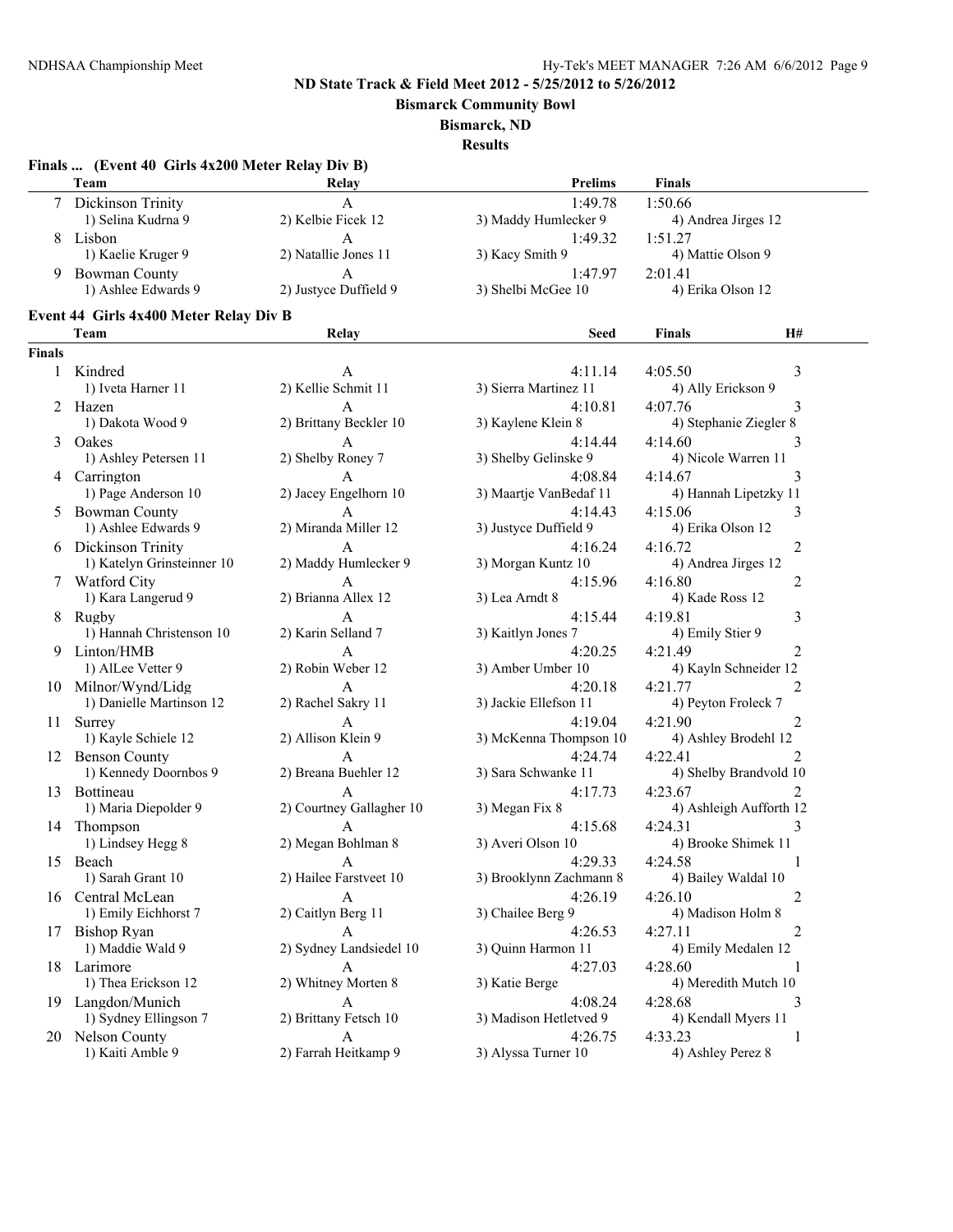**Bismarck Community Bowl**

**Bismarck, ND**

|               | Team                                   | Relay                             | Seed                         | H#<br><b>Finals</b>                |
|---------------|----------------------------------------|-----------------------------------|------------------------------|------------------------------------|
| 21            | Mott-Regent<br>1) Shantel Herner 9     | $\mathbf{A}$<br>2) Naomi Meier 11 | 4:14.58<br>3) Alyssa Olin 10 | 3<br>4:36.87<br>4) McKayla Roll 11 |
|               | Event 48 Girls 4x800 Meter Relay Div B |                                   |                              |                                    |
|               | Team                                   | Relay                             | <b>Seed</b>                  | Finals                             |
| <b>Finals</b> |                                        |                                   |                              |                                    |
| 1             | Thompson                               | A                                 | 10:00.24                     | 9:57.41                            |
|               | 1) Brooke Shimek 11                    | 2) Averi Olson 10                 | 3) Megan Bohlman 8           | 4) Shaice Marx 8                   |
|               | 2 Kindred                              | A                                 | 10:02.80                     | 9:58.35                            |
|               | 1) Ally Erickson 9                     | 2) Mikayla Reinke 7               | 3) Kellie Schmit 11          | 4) Sierra Martinez 11              |
|               | 3 Rugby                                | $\overline{A}$                    | 10:06.34                     | 9:59.65                            |
|               | 1) Karin Selland 7                     | 2) Hannah Christenson 10          | 3) Lauren Christenson 8      | 4) Sydney Kraft 12                 |
|               | 4 Oakes                                | A                                 | 10:02.39                     | 10:03.01                           |
|               | 1) Ashley Petersen 11                  | 2) Shelby Roney 7                 | 3) Shelby Gelinske 9         | 4) Nicole Warren 11                |
|               | 5 Hillsboro/Central Valley             | A                                 | 10:16.34                     | 10:11.95                           |
|               | 1) Annika Rotvold 9                    | 2) Mariah Fossum 10               | 3) Brooklyn Zink 9           | 4) Shayla Fossum 9                 |
|               | 6 Dickinson Trinity                    | A                                 | 10:13.78                     | 10:14.05                           |
|               | 1) Andrea Jirges 12                    | 2) Kelli Pavlicek 9               | 3) Katie Pavlicek 10         | 4) Katelyn Grinsteinner 10         |
|               | 7 Watford City                         | $\mathbf{A}$                      | 10:18.50                     | 10:14.71                           |
|               | 1) Asha Smith 8                        | 2) Addison Sundeen 9              | 3) Lea Arndt 8               | 4) Kade Ross 12                    |
|               | 8 Benson County                        | A                                 | 10:18.86                     | 10:18.68                           |
|               | 1) Sara Schwanke 11                    | 2) Shelby Brandvold 10            | 3) Katelynn Engh 11          | 4) Alyssa Anderson 10              |
| 9.            | Carrington                             | A                                 | 10:23.84                     | 10:19.99                           |
|               | 1) Page Anderson 10                    | 2) Ann Endres 8                   | 3) Kalli Koepplin 10         | 4) Amanda Indergaard 12            |
|               | 10 Langdon/Munich                      | A                                 | 10:44.28                     | 10:20.06                           |
|               | 1) Madison Gapp 7                      | 2) Kendall Myers 11               | 3) Hope Bodnar 9             | 4) Brittany Fetsch 10              |
| 11            | Shiloh Christian                       | A                                 | 10:16.05                     | 10:22.92                           |
|               | 1) Mikayla Forness 11                  | 2) Miriah Forness 8               | 3) Jennalee Reynolds 7       | 4) Regan Watson 9                  |
|               | 12 Velva/Drake-Anamoose                | A                                 | 10:32.56                     | 10:30.50                           |
|               | 1) Rachel Bail 9                       | 2) Sarah Wherley 10               | 3) Cassidy Peterson 10       | 4) Breanne Sherlock 12             |
|               | 13 LaMoure/Litch-Marion                | A                                 | 10:13.31                     | 10:39.43                           |
|               | 1) Maddie Riddle 8                     | 2) Kennedy Witt 9                 | 3) Talitha Hirschkorn 10     | 4) Sadie Cochrane 11               |
|               | 14 Killdeer                            | $\mathbf{A}$                      | 10:59.32                     | 10:43.31                           |
|               | 1) Morgan LeMieux 10                   | 2) Amber Kukla 9                  | 3) Brooke Fettig 11          | 4) Lexie Clarke 11                 |
| 15            | <b>Sargent County</b>                  | $\mathbf{A}$                      | 10:15.03                     | 10:46.56                           |
|               | 1) Sasha Hovind 11                     | 2) Chelsey Anderson 10            | 3) Hannah Schlecht 9         | 4) Karissa Kemple 10               |
|               | 16 Parshall                            | A                                 | 10:40.40                     | 10:51.72                           |
|               | 1) Kiara Packineau 9                   | 2) Devanee Hale 12                | 3) Desiree Wells 11          | 4) Alexis Woods 10                 |
| 17            | <b>Bowman County</b>                   |                                   | 11:19.61                     | 10:56.59                           |
|               | 1) Miranda Miller 12                   | A<br>2) Taylor Powell 8           | 3) Lacey Feist 7             | 4) Sarah Freitag 9                 |
|               | Southern McLean                        | A                                 | 10:36.87                     | <b>DNF</b>                         |
|               | 1) McKenna Weisenburger 7              | 2) Alyssa Kadrmas 11              | 3) Keisha Schock 11          | 4) Abigail Waloch 8                |
|               | Stanley/Powers Lake                    | A                                 | 10:53.68                     | <b>DQ</b>                          |
| $---$         | 1) ReeAnn Mehus 12                     | 2) Lacey Meiers 8                 | 3) Sabrina Skarsgard 10      | 4) Tess Hoherz 9                   |
|               |                                        |                                   |                              |                                    |
|               | Event 52 Girls High Jump Div B         |                                   |                              |                                    |
|               | Name                                   | Yr School                         | <b>Seed</b>                  | <b>Finals</b>                      |
| <b>Finals</b> |                                        |                                   |                              |                                    |
| 1             | Aubrey Hovland                         | 11 Rugby                          | 5-02.00                      | $5 - 06.00$                        |
| 2             | Vanessa Johnson                        | 10 Northern Cass                  | 5-03.00                      | J5-06.00                           |
| 3             | Lexy Wittmayer                         | 8 Rolette/Wolford                 | 5-03.00                      | $5-04.00$                          |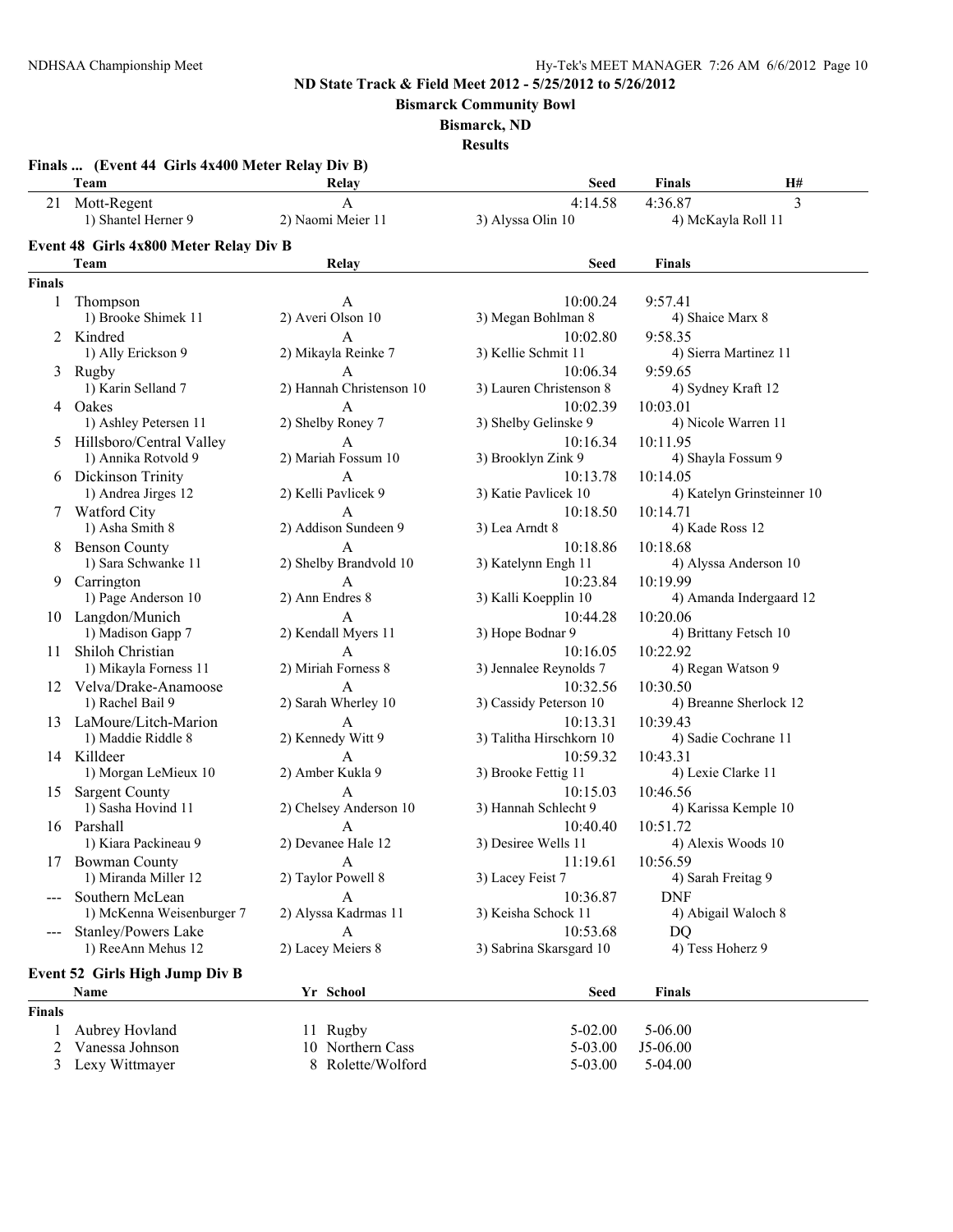**Bismarck Community Bowl**

#### **Bismarck, ND**

**Results**

# **Finals ... (Event 52 Girls High Jump Div B)**

|                | Name                                  |    | Yr School                                       | <b>Seed</b>              | <b>Finals</b>        |            |
|----------------|---------------------------------------|----|-------------------------------------------------|--------------------------|----------------------|------------|
| 4              | Kayle Schiele                         |    | 12 Surrey                                       | $5 - 02.00$              | $5 - 03.00$          |            |
| 5              | <b>Faith Dooley</b>                   |    | 10 Central Cass                                 | 5-03.00                  | $5 - 02.00$          |            |
| 6              | Darian Hedland                        |    | 11 Hatton/Northwood                             | 4-09.00                  | $J5-02.00$           |            |
| 7              | Mary Haman                            |    | 10 Nelson County                                | $5-02.00$                | $5-01.00$            |            |
| 8              | Madison Wendel                        |    | 10 Carrington                                   | 5-03.00                  | J5-01.00             |            |
| 9              | Sara Schwanke                         | 11 | <b>Benson County</b>                            | 4-09.00                  | 4-11.00              |            |
| 9              | Sarah Ouenette                        |    | 9 Hazen                                         | 4-09.00                  | $4 - 11.00$          |            |
| 11             | Josie Thompson                        |    | 12 Park River/Ford-L/A-E                        | 4-07.00                  | 4-09.00              |            |
| 11             | McKenzie Thorson                      | 8  | Southern McLean                                 | 4-09.00                  | 4-09.00              |            |
| 11             | Hayley Moe                            |    | 10 Watford City                                 | 4-09.00                  | 4-09.00              |            |
| 11             | Mackenzie Einarson                    |    | 11 Grafton                                      | 4-09.00                  | $4 - 09.00$          |            |
| 11             | Allison Steffan                       |    | 10 Dickinson Trinity                            | 4-09.00                  | 4-09.00              |            |
| 11             | Kayln Schneider                       |    | 12 Linton/HMB                                   | 5-01.00                  | 4-09.00              |            |
| 11             | Abby Braaten                          |    | 10 Milnor/Wynd/Lidg                             | 4-11.00                  | 4-09.00              |            |
| 18             | McKayla Thompson                      |    | 9 Surrey                                        | 4-05.00                  | $4 - 07.00$          |            |
| 18             | Macy Smyle                            |    | 10 Bowman County                                | 4-09.00                  | 4-07.00              |            |
| 18             | Morgan LeMieux                        |    | 10 Killdeer                                     | 4-07.00                  | 4-07.00              |            |
|                | <b>Event 56 Girls Long Jump Div B</b> |    |                                                 |                          |                      |            |
|                | <b>Name</b>                           |    | Yr School                                       | <b>Seed</b>              | <b>Finals</b>        | Wind       |
| <b>Finals</b>  |                                       |    |                                                 |                          |                      |            |
|                | <b>Brittany Berndt</b>                |    | 12 Velva/Drake-Anamoose                         |                          | 17-07.25             | 2.6        |
| 1              |                                       |    | 12 Bottineau                                    | 18-06.00<br>17-07.00     | 17-02.50             | 2.3        |
| $\overline{2}$ | Whitney Page<br>Kelsie Silvernagel    |    |                                                 |                          |                      | 3.4        |
| 3              |                                       |    | 12 Strasburg                                    | 17-06.00                 | 17-01.25             | 2.2        |
| 4              | McKenzie Hart                         |    | 12 Langdon/Munich<br>9 Hillsboro/Central Valley | 16-05.00                 | 17-00.50             |            |
| 5              | Kylie Pastian                         |    |                                                 | 16-09.00<br>$16 - 10.00$ | 16-10.50<br>16-05.75 | 0.6<br>2.1 |
| 6              | McKayla Haugeberg<br>Ricki Lindley    |    | 11 Watford City<br>8 Watford City               | 16-00.00                 | 15-11.75             | 0.4        |
| 7<br>8         | Kellie Schmit                         |    | 11 Kindred                                      | 16-11.00                 | 15-11.50             | 0.9        |
| 9              | Abbey Paul                            |    | 12 Rugby                                        | 16-08.50                 |                      | 1.2        |
| 9              |                                       |    | 9 Mls-Mohall                                    |                          | 15-10.25             | 1.4        |
| 11             | Hailee Depute<br>Mariah Sellon        | 8  | Central McLean                                  | 14-11.25<br>16-07.75     | 15-10.25<br>15-08.50 | 1.6        |
| 12             | Kara Langerud                         |    |                                                 | 16-08.00                 | 15-08.25             | 1.9        |
| 13             | Britta Skjefte                        |    | 9 Watford City<br>12 Oakes                      | 15-11.00                 | 15-07.75             | 1.9        |
| 14             | McKayla Thompson                      | 9  | Surrey                                          | 16-08.00                 | 15-07.00             | 2.4        |
| 15             | Darian Hedland                        |    | 11 Hatton/Northwood                             | 15-08.00                 | 15-06.75             | 1.4        |
| 16             | SaraLi Petersen                       |    | 12 Barnes Co North                              | 17-01.00                 | 15-03.75             | 1.8        |
| 16             | Courtney Gallagher                    | 10 | Bottineau                                       | 16-05.00                 | 15-03.75             | 0.7        |
| 18             | <b>Haley Hughes</b>                   |    | 11 New Salem Almont                             | 15-09.00                 | 15-03.25             | 0.8        |
| 19             | Chelsey Anderson                      |    | 10 Sargent County                               | 16-02.50                 | 15-02.75             | 0.4        |
| 20             | Kaitlin Binstock                      |    | 8 Wing                                          | 15-03.50                 | 15-02.50             | 2.3        |
| 21             | Cassie Holt                           |    | 10 Hettinger/Scranton                           | 16-10.00                 | 14-11.25             | 0.8        |
| 22             | Krista Slaubaugh                      | 8  | Hazen                                           | 16-03.00                 | 14-09.50             | 1.1        |
| 23             | Mikaela Forster                       |    | 11 New Salem Almont                             | 16-05.50                 | 14-07.50             | 0.9        |
| 24             | Paige Dolan                           |    | 10 Williams County                              | 14-08.25                 | 13-04.25             | 1.6        |
|                |                                       |    |                                                 |                          |                      |            |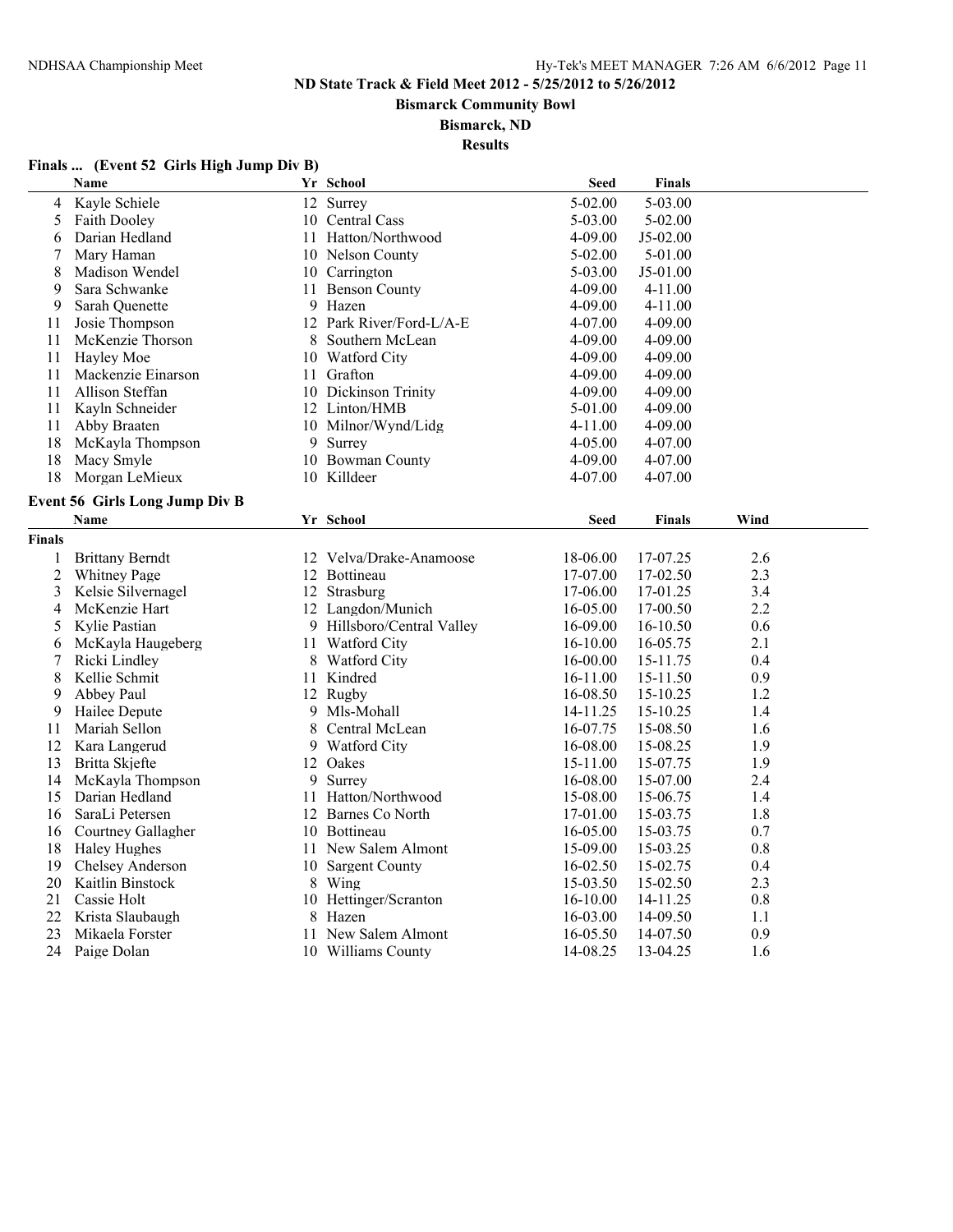**Bismarck Community Bowl**

#### **Bismarck, ND**

**Results**

# **Event 60 Girls Triple Jump Div B**

|                | Name                                 |    | Yr School                 | <b>Seed</b> | <b>Finals</b> | Wind   |  |
|----------------|--------------------------------------|----|---------------------------|-------------|---------------|--------|--|
| <b>Finals</b>  |                                      |    |                           |             |               |        |  |
| 1              | Ricki Lindley                        |    | 8 Watford City            | 34-03.00    | 36-01.75      | 1.5    |  |
| $\overline{c}$ | <b>Brittany Berndt</b>               |    | 12 Velva/Drake-Anamoose   | 35-03.00    | 34-06.00      | $+0.0$ |  |
| 3              | Tessa Heitkamp                       |    | 10 Kindred                | 34-07.00    | 34-05.00      | 1.7    |  |
| 4              | Abby Honeyman                        |    | 10 Mott-Regent            | 36-06.50    | 34-04.50      | $+0.0$ |  |
| 5              | Mikaela Forster                      |    | 11 New Salem Almont       | 34-04.00    | 34-01.00      | 1.8    |  |
| 6              | Sadie Cochrane                       |    | 11 LaMoure/Litch-Marion   | 34-01.50    | J34-01.00     | $+0.0$ |  |
| 7              | Aubrey Hovland                       |    | 11 Rugby                  | 34-04.00    | 33-11.25      | 1.6    |  |
| 8              | SaraLi Petersen                      |    | 12 Barnes Co North        | 33-07.50    | 33-11.00      | 2.2    |  |
| 9              | Abbey Paul                           |    | 12 Rugby                  | 32-03.00    | 33-10.50      | 0.8    |  |
| 10             | McKayla Haugeberg                    |    | 11 Watford City           | 34-02.50    | 33-06.50      | $+0.0$ |  |
| 11             | McKenzie Hart                        |    | 12 Langdon/Munich         | 34-03.50    | 33-02.75      | $+0.0$ |  |
| 12             | Kayln Schneider                      |    | 12 Linton/HMB             | 32-00.50    | 33-01.25      | 0.6    |  |
| 13             | Cassie Holt                          |    | 10 Hettinger/Scranton     | 36-03.00    | 33-01.00      | $+0.0$ |  |
| 14             | Lexi Furstenau                       |    | 12 Pembina County North   | 34-04.00    | 33-00.00      | $+0.0$ |  |
| 15             | Sarah Lorenz                         |    | 11 May-Port CG            | 32-08.00    | 32-07.25      | $+0.0$ |  |
| 16             | <b>Haley Hughes</b>                  |    | 11 New Salem Almont       | 34-01.00    | 32-04.00      | 0.5    |  |
| 17             | Kara Langerud                        |    | 9 Watford City            | 32-04.50    | 32-01.50      | 3.6    |  |
| 18             | Paige Dolan                          |    | 10 Williams County        | 31-11.25    | 32-00.75      | 1.9    |  |
| 19             | Harlee Glasow                        |    | 12 Kindred                | 32-11.25    | 32-00.00      | 1.3    |  |
| 20             | Andrea Jorgenson                     | 9  | <b>Benson County</b>      | 32-01.50    | 31-04.75      | 0.5    |  |
| 21             | Kara Weigel                          | 9. | Zeeland                   | 33-01.50    | 31-01.00      | 0.8    |  |
|                |                                      |    |                           |             |               |        |  |
|                | <b>Event 64 Girls Shot Put Div B</b> |    |                           |             |               |        |  |
|                | Name                                 |    | Yr School                 | <b>Seed</b> | <b>Finals</b> |        |  |
| <b>Finals</b>  |                                      |    |                           |             |               |        |  |
| 1              | Olivia Johnson                       |    | 12 Richland               | 43-03.00    | 42-03.00      |        |  |
| $\overline{2}$ | Kelsey Laufenberg                    |    | 10 Maple Valley/Enderlin  | 42-08.00    | 40-10.00      |        |  |
| 3              | Kayla Hochhalter                     |    | 10 Carrington             | 40-05.00    | 40-07.00      |        |  |
| 4              | Courtney Dixon                       |    | 12 Central Cass           | 38-06.50    | 39-04.00      |        |  |
| 5              | Carly Copenhaver                     |    | 11 Carrington             | 36-02.00    | 38-06.00      |        |  |
| 6              | Shaleen Helmer                       |    | 12 Griggs Co Cent/Midkota | 38-02.00    | 37-10.50      |        |  |
| 7              | <b>Ebony Berube</b>                  |    | 10 Lisbon                 | 36-04.75    | 37-09.00      |        |  |
| 8              | Sierra Rosenau                       |    | 12 Carrington             | 37-01.00    | 36-04.00      |        |  |
| 9              | <b>Taylor Boster</b>                 |    | 12 Killdeer               | 38-09.00    | 35-08.00      |        |  |
| 9              | Jessica Meland                       |    | 12 Harvey/Wells County    | 38-04.00    | 35-08.00      |        |  |
| 11             | Michaela Halverson                   |    | 12 Milnor/Wynd/Lidg       | 36-06.00    | 35-01.00      |        |  |
| 12             | Cori Moberg                          |    | 12 Southern McLean        | 35-09.50    | 34-11.00      |        |  |
| 13             | Jaylen Newman                        | 11 | Velva/Drake-Anamoose      | 35-06.00    | 34-09.00      |        |  |
| 14             | Kaycee Link                          |    | 12 Beulah                 | 33-09.00    | 34-05.00      |        |  |
| 15             | <b>Ashley Mogard</b>                 |    | 12 Surrey                 | 37-02.50    | 34-00.00      |        |  |
| 16             | <b>Emily Wolf</b>                    |    | 12 New Salem Almont       | 34-09.00    | 33-03.50      |        |  |
| 17             | Ruby White                           |    | 9 Garrison/Max            | 30-08.50    | 32-09.00      |        |  |
| 18             | <b>Brittany Tumey</b>                |    | 10 Rolette/Wolford        | 32-02.00    | 31-08.00      |        |  |
| 19             | Lindsey Mogard                       | 11 | Surrey                    | 31-09.50    | 31-00.00      |        |  |
| 20             | Alicia Loiland                       |    | 10 Thompson               | 30-08.50    | 30-08.00      |        |  |
| 21             | Devon Urness                         |    | 10 Griggs Co Cent/Midkota | 29-06.00    | 28-05.00      |        |  |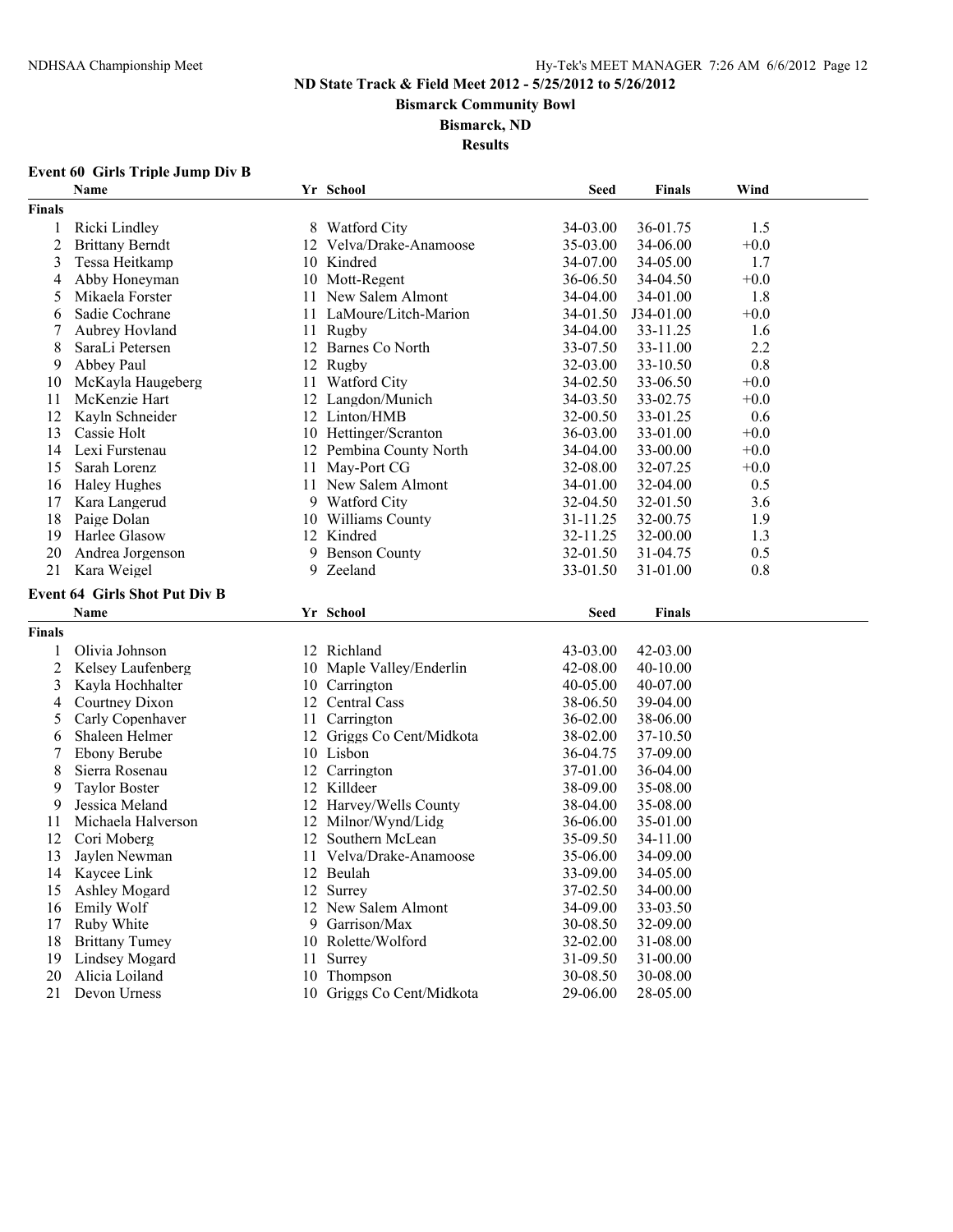**Bismarck Community Bowl**

#### **Bismarck, ND**

**Results**

# **Event 68 Girls Discus Throw Div B**

|                | Name                                      |    | Yr School                 | <b>Seed</b> | <b>Finals</b> |  |
|----------------|-------------------------------------------|----|---------------------------|-------------|---------------|--|
| <b>Finals</b>  |                                           |    |                           |             |               |  |
| 1              | Emily Wolf                                |    | 12 New Salem Almont       | 126-02      | $120 - 11$    |  |
| $\overline{2}$ | <b>Taylor Boster</b>                      |    | 12 Killdeer               | 130-07      | 118-09        |  |
| 3              | Kayla Hochhalter                          |    | 10 Carrington             | 120-02      | 111-01        |  |
| 4              | Ebony Berube                              |    | 10 Lisbon                 | 115-01      | 103-04        |  |
| 5              | Audra Montgomery                          |    | 10 Carrington             | 109-11      | 102-00        |  |
| 6              | Courtney Dixon                            |    | 12 Central Cass           | 107-04      | 101-08        |  |
| 7              | Jaylen Newman                             |    | 11 Velva/Drake-Anamoose   | 99-03       | 101-05        |  |
| 8              | Sierra Rosenau                            |    | 12 Carrington             | 119-05      | J101-05       |  |
| 9              | Hannah Balderas                           |    | 11 Beulah                 | $111 - 11$  | 96-03         |  |
| 10             | <b>Ashley Mogard</b>                      |    | 12 Surrey                 | 103-00      | 93-08         |  |
| 11             | Mattie Schmitt                            |    | 10 Rugby                  | $99-10$     | $92 - 10$     |  |
| 12             | Michaela Halverson                        |    | 12 Milnor/Wynd/Lidg       | 111-11      | 92-02         |  |
| 13             | Shaleen Helmer                            |    | 12 Griggs Co Cent/Midkota | 127-00      | 89-08         |  |
| 14             | <b>Brittany Tumey</b>                     |    | 10 Rolette/Wolford        | $96 - 11$   | 82-07         |  |
| 15             | Karlie Hoherz                             |    | 12 Stanley/Powers Lake    | 99-06       | 81-10         |  |
| 16             | Kassi Knutson                             | 11 | Garrison/Max              | 101-05      | 80-08         |  |
| 16             | Savannah Hilbert                          |    | 9 Griggs Co Cent/Midkota  | 92-03       | 80-08         |  |
| $\overline{a}$ | Devon Urness                              |    | 10 Griggs Co Cent/Midkota | 92-07       | ND            |  |
|                | <b>Event 72 Girls Javelin Throw Div B</b> |    |                           |             |               |  |
|                | <b>Name</b>                               |    | Yr School                 | <b>Seed</b> | <b>Finals</b> |  |
| Finals         |                                           |    |                           |             |               |  |
| $\mathbf{1}$   | Sierra Rosenau                            |    | 12 Carrington             | 143-07      | 137-07        |  |
| $\overline{c}$ | Kavla Hochhalter                          |    | 10 Carrington             | 135-06      | 135-05        |  |
| 3              | McKayla Haugeberg                         | 11 | <b>Watford City</b>       | 129-08      | 128-07        |  |
| 4              | Nicole Warren                             | 11 | Oakes                     | 120-08      | 126-06        |  |
| 5              | Mikayla Forness                           |    | 11 Shiloh Christian       | 120-04      | 126-00        |  |
| 6              | Olivia Johnson                            |    | 12 Richland               | 125-02      | 122-03        |  |
| 7              | Hailee Depute                             |    | 9 Mls-Mohall              | 115-02      | 117-07        |  |
| 8              | Kyann Thorfinson                          |    | 11 Lisbon                 | 120-01      | 117-06        |  |
| 9              | Alyssa Olin                               |    | 10 Mott-Regent            | 131-10      | 116-02        |  |
| 10             | Sam Reinke                                |    | 11 Lisbon                 | 116-02      | 114-06        |  |
| 11             | McCall Manske                             |    | 12 Lisbon                 | 121-00      | 112-02        |  |
| 12             | Darian Hedland                            |    | 11 Hatton/Northwood       | $124 - 10$  | 109-03        |  |
| 13             | Quinn Harmon                              | 11 | Bishop Ryan               | 118-09      | $108 - 11$    |  |
| 14             | Mattie Schmitt                            |    | 10 Rugby                  | 110-04      | 107-06        |  |
| 15             | Landi Leingang                            |    | 12 Standing Rock/Self     | 115-05      | 106-10        |  |
| 16             | Amber Hunsaker                            | 9  | Thompson                  | 117-08      | 106-05        |  |
| 17             | Kaycee Link                               |    | 12 Beulah                 | 111-00      | $105 - 11$    |  |
| 18             | Rebecca Erickson                          | 11 | Finley-Sharon/Hope-Page   | 125-04      | 104-03        |  |
| 19             | Krista Thielges                           | 11 | Maple Valley/Enderlin     | 115-11      | 98-07         |  |
| 20             | Cori Moberg                               |    | 12 Southern McLean        | 103-00      | 95-11         |  |
| 21             | Lisa Ehni                                 |    | 12 Harvey/Wells County    | 94-08       | 93-04         |  |
| 22             | Karlie Hoherz                             |    | 12 Stanley/Powers Lake    | 106-00      | $90 - 10$     |  |
| 23             | Leslie Pederson                           |    | 11 Northern Lights        | 96-04       | 88-05         |  |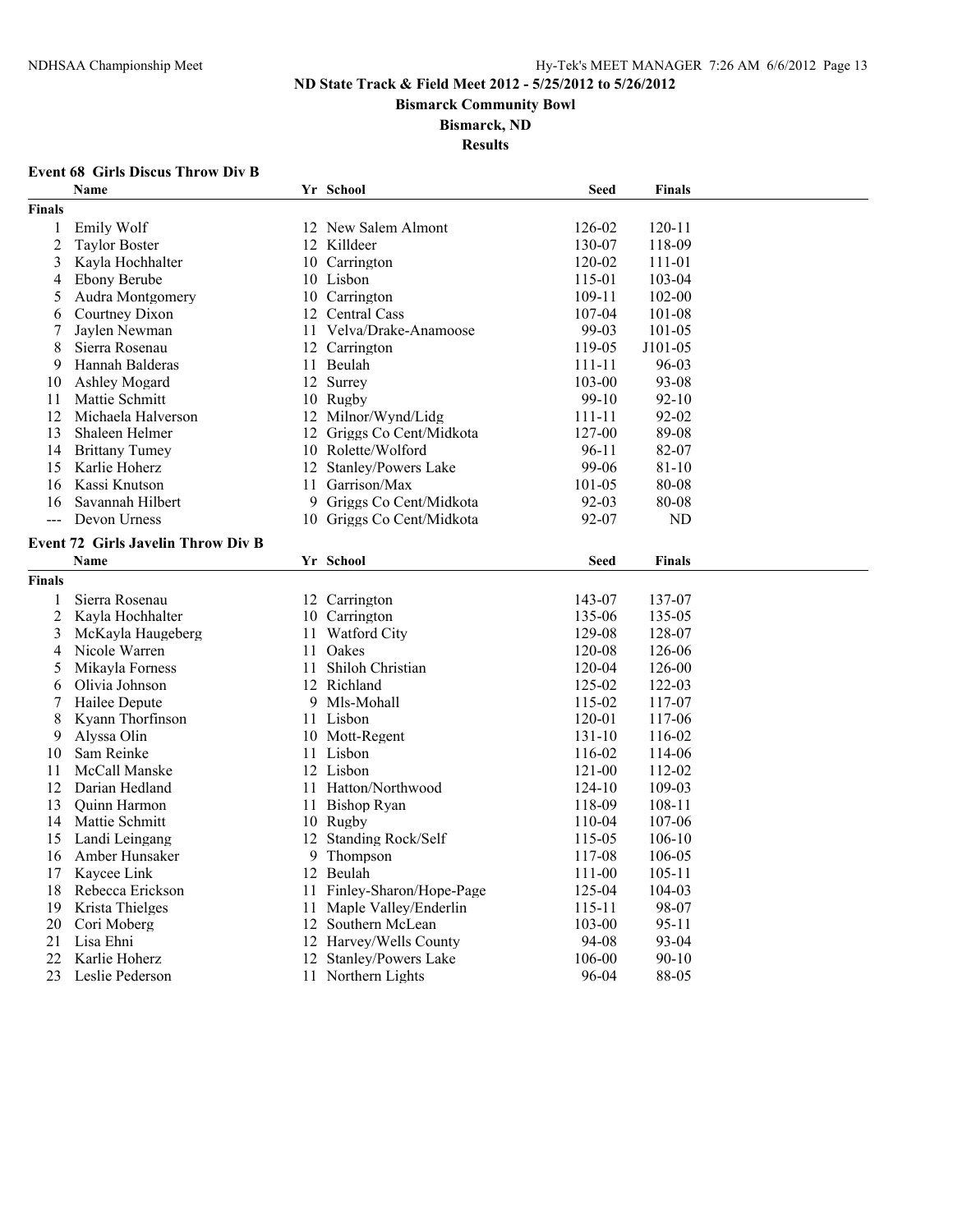**Bismarck Community Bowl**

#### **Bismarck, ND**

**Results**

# **Event 76 Girls Pole Vault Div B**

|                                                  | Name                         |    | Yr School                                        |     | <b>Seed</b>                  | Finals             |         |
|--------------------------------------------------|------------------------------|----|--------------------------------------------------|-----|------------------------------|--------------------|---------|
| Finals                                           |                              |    |                                                  |     |                              |                    |         |
| 1                                                | McKayla Haugeberg            |    | 11 Watford City                                  |     | 10-09.00                     | 10-09.00           |         |
| 2                                                | Julie Dinius                 |    | 12 Langdon/Munich                                |     | 10-09.00                     | 10-06.00           |         |
| 3                                                | Thea Erickson                |    | 12 Larimore                                      |     | 10-00.00                     | $9 - 06.00$        |         |
| 4                                                | McKenzie Kostelecky          |    | 11 Dickinson Trinity                             |     | $9 - 06.00$                  | J9-06.00           |         |
| 5                                                | Jocelyn Dinius               | 8  | Langdon/Munich                                   |     | $9 - 00.00$                  | $9 - 00.00$        |         |
| 5                                                | Maria Diepolder              | 9  | Bottineau                                        |     | 8-06.00                      | $9 - 00.00$        |         |
| 7                                                | <b>Whitney Page</b>          | 12 | Bottineau                                        |     | $9 - 06.00$                  | J9-00.00           |         |
| 8                                                | Nicole Schramm               | 9  | Beulah                                           |     | $9 - 00.00$                  | J9-00.00           |         |
| 9                                                | Mackenzie Einarson           | 11 | Grafton<br>11 Lisbon                             |     | $9 - 00.00$                  | J9-00.00           |         |
| 10<br>10                                         | Sara Lien<br>Kallisha Keller |    | 9 Killdeer                                       |     | 8-00.00<br>8-00.00           | 8-06.00<br>8-06.00 |         |
| 10                                               | <b>Brittney Dixon</b>        |    | 8 Fargo Oak Grove                                |     | 8-00.00                      | 8-06.00            |         |
| 13                                               | Courtney Bubach              | 9. | Strasburg                                        |     | 8-06.00                      | $8 - 00.00$        |         |
| 13                                               | Payton Ercink                | 8  | Lisbon                                           |     | 8-00.00                      | 8-00.00            |         |
| 13                                               | DeeAnna Ziegler              |    | 12 Hazen                                         |     | 8-06.00                      | 8-00.00            |         |
| $---$                                            | Fallon Fladeland             |    | 10 Watford City                                  |     | 8-00.00                      | NH                 |         |
|                                                  | Lexie Weber                  |    | 10 New Rockford-Sheyenne                         |     | $7 - 00.00$                  | <b>NH</b>          |         |
|                                                  |                              |    |                                                  |     |                              |                    |         |
|                                                  |                              |    | Women - Div A - Team Rankings - 19 Events Scored |     |                              |                    |         |
|                                                  | 1) Century                   |    | 129                                              |     | 2) Bismarck                  |                    | 91      |
|                                                  | 3) Minot                     |    | 82                                               |     | 4) West Fargo                |                    | 78.3333 |
|                                                  | 5) Mandan                    |    | 56.5                                             |     | 6) Fargo North               |                    | 56      |
|                                                  | 7) Fargo South               |    | 50                                               |     | 8) Fargo Davies              |                    | 47.3333 |
|                                                  | 9) Shanley                   |    | 42.5                                             |     | 10) GF Red River             |                    | 35      |
|                                                  | 11) Williston                |    | 28                                               |     | 12) Jamestown                |                    | 21      |
|                                                  | 13) Valley City              |    | 8                                                |     | 14) GF Central               |                    | 6       |
|                                                  |                              |    |                                                  |     |                              |                    |         |
|                                                  | 15) Wahpeton                 |    | 4                                                |     | 15) Devils Lake              |                    | 4       |
|                                                  | 17) Dickinson                |    | 1.33333                                          |     | 18) Bismarck St. Mary's      |                    | 1       |
| Women - Div B - Team Rankings - 19 Events Scored |                              |    |                                                  |     |                              |                    |         |
| 1)                                               | Carrington                   |    | 80                                               |     | 2) Langdon/Munich            |                    | 65.5    |
|                                                  | 3) Watford City              |    | 59                                               |     | 4) Rugby                     |                    | 47      |
|                                                  | 5) Central Cass              |    | 41                                               |     | 5) Kindred                   |                    | 41      |
|                                                  | 7) Hazen                     |    | 34                                               | 7). | Thompson                     |                    | 34      |
|                                                  | 9) Velva/Drake-Anamoose      |    | 30                                               |     | 10) Mott-Regent              |                    | 28      |
|                                                  |                              |    |                                                  |     | 12) Bottineau                |                    |         |
|                                                  | 11) Lisbon                   |    | 25                                               |     |                              |                    | 21.5    |
|                                                  | 13) Dickinson Trinity        |    | 18                                               |     | 13) Grafton                  |                    | 18      |
|                                                  | 15) Oakes                    |    | 16                                               |     | 16) Nelson County            |                    | 15      |
|                                                  | 17) Southern McLean          |    | 14                                               |     | 17) New Salem Almont         |                    | 14      |
|                                                  | 19) Richland                 |    | 13                                               |     | 20) Hillsboro/Central Valley |                    | 10      |
|                                                  | 20) Bowman County            |    | 10                                               |     | 20) Parshall                 |                    | 10      |
|                                                  | 20) Strasburg                |    | 10                                               |     | 24) Surrey                   |                    | 9       |
|                                                  | 25) Northern Cass            |    | 8                                                |     | 25) Maple Valley/Enderlin    |                    | 8       |
|                                                  | 25) Killdeer                 |    | 8                                                |     | 25) Central Prairie          |                    | 8       |
|                                                  | 29) Benson County            |    | $\tau$                                           |     | 30) Rolette/Wolford          |                    | 6       |
|                                                  |                              |    |                                                  |     |                              |                    |         |